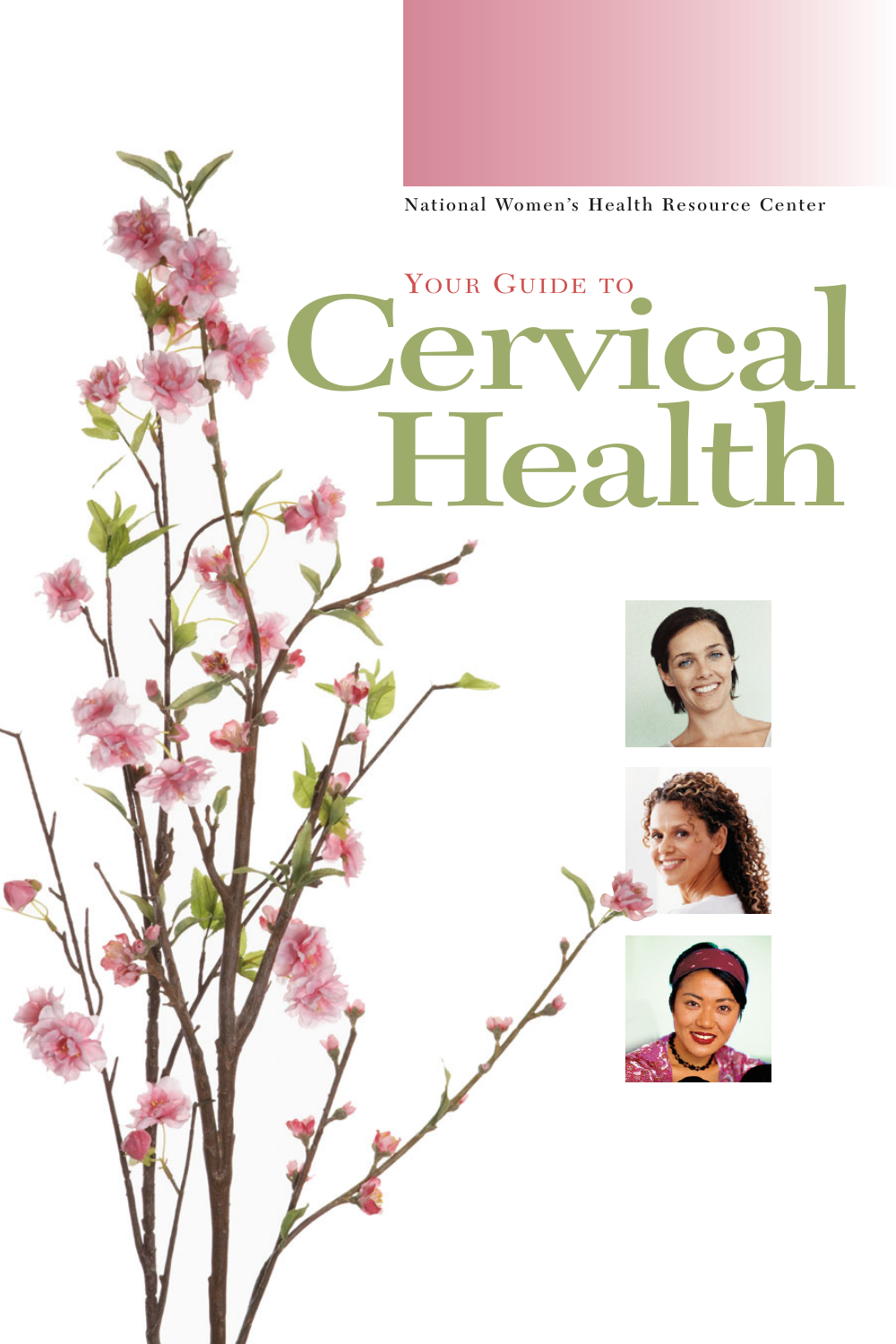#### **CONTENTS**

| Your Cervix: Gateway to the Uterus  2                                    |
|--------------------------------------------------------------------------|
|                                                                          |
|                                                                          |
|                                                                          |
|                                                                          |
|                                                                          |
| Preventing Cervical Cancer: the Vaccine  6                               |
| Preventing Cervical Cancer: Screening  7                                 |
|                                                                          |
| Pap Smear/HPV Test Results & Next Steps 9                                |
| Reduce Your Risk of Cervical Cancer  10                                  |
| Diagnosing and Treating Cervical  11<br>Cancer and Precancer (Dysplasia) |
|                                                                          |
| Surgical Procedures for Hysterectomy  13                                 |
|                                                                          |
| Questions to Ask Your Health Care Professional 16                        |
| Resources for More Information 18                                        |
| Glossary: Cervical Health Terms to Know  19                              |
|                                                                          |

This publication was produced with support from Ethicon Women's Health & Urology, a division of Ethicon, Inc.

The information suggested in this publication is not intended as a substitute for medical advice, nor does it suggest diagnoses for individual cases. Consult your health care professional to evaluate personal medical problems.

© National Women's Health Resource Center, Inc. May 2007

The National Women's Health Resource Center (NWHRC) is the leading independent not-for-profit health information source for women. NWHRC develops and distributes up-to- date and objective women's health information based on the latest advances in medical research and practice. NWHRC believes all women should have access to the most trusted and reliable health information. Information empowers women to make the best decisions to maintain and improve their health and the health of their families.

For more information, contact: National Women's Health Resource Center 157 Broad Street, Suite 315 Red Bank, NJ 07701 1-877-986-9472 (toll-free) www.healthywomen.org

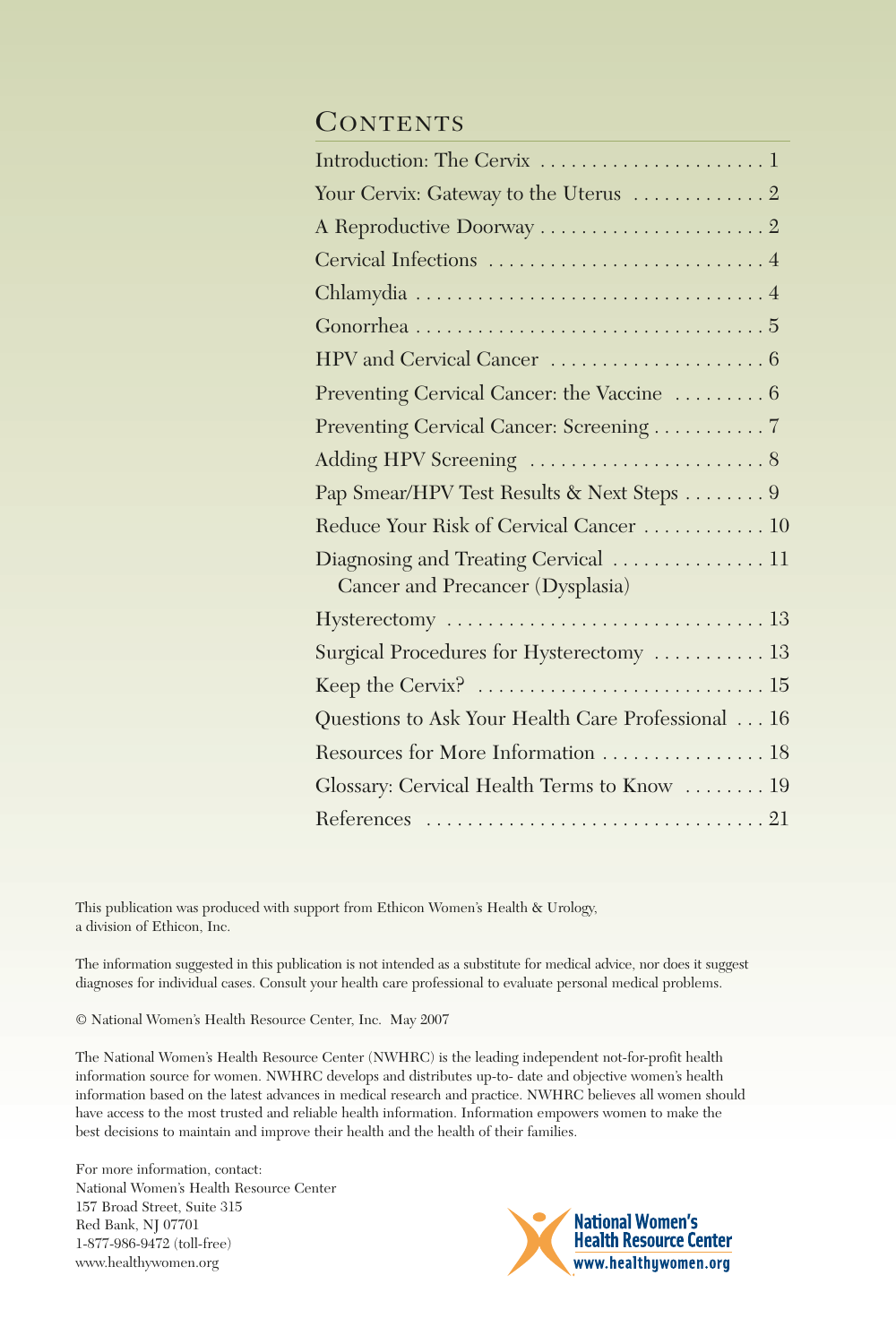#### **INTRODUCTION**

# **The Cervix**

When is the last time you considered your *cervix?* If you've had children, it was probably when you were in labor. During those long, painful hours, you tracked every centimeter of dilation as if your cervix were a clock ticking off time until you could push. Maybe you thought about your cervix when you had your last *Pap smear.* After all, that's the point of a Pap smear — to check on the health of your cervix. Or, perhaps you've given a bit more thought to your cervix with all the discussion about the HPV vaccine and screening test.

- Otherwise, our cervixes are just not something we tend to think about much. A 2007 National Women's Health Resource Center survey of 1,000 women found that while many women appear to be knowledgeable about some aspect of the cervix, just 20 percent felt they were well-informed about this part of their anatomy. Only half knew that the cervix physically supports the organs above it — the ovaries, uterus and *fallopian tubes;* while less than half knew it prevented bacteria from traveling into the uterus and fallopian tubes, possibly played a role in sexual function and pleasure, secreted mucus to nourish sperm and protected the uterus from sexually transmitted infections.<sup>1</sup>
- Whether you're muddled about cervical health and everything associated with it, or you've connected most of the dots and feel fairly up-to-date, this guide's for you.
- By the time you finish reading *Your Guide to Cervical Health,* you will be an expert on the importance of your cervix to your overall reproductive, gynecologic and sexual health. More important, you'll know how to make sure your cervix remains healthy.

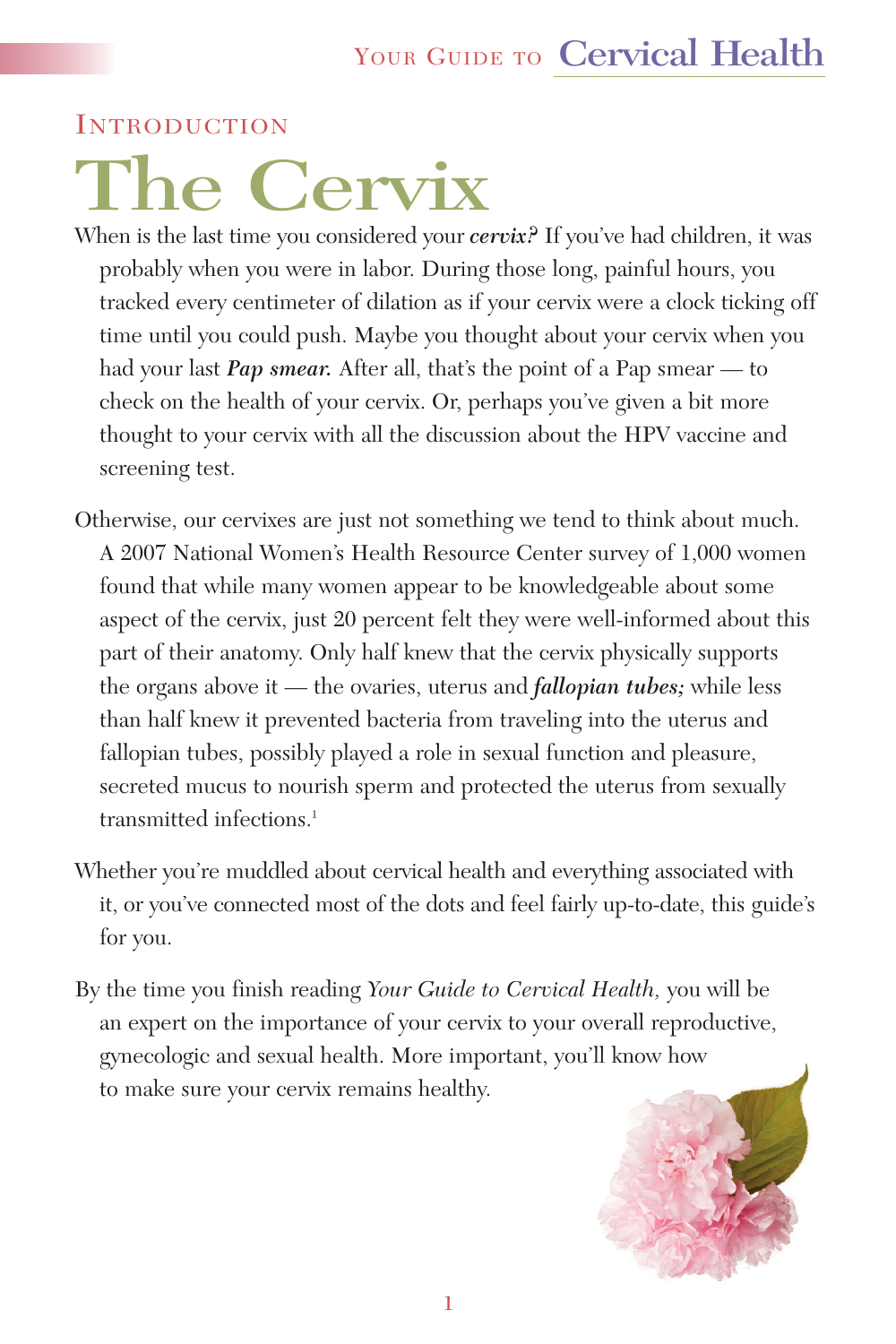# YOUR CERVIX **Gateway to the Uterus**

- Picture your uterus as an upside-down pear. The fallopian tubes and ovaries stretch from the right and left sides at the top, while the cervix lies at the bottom, where the "pear" narrows. About an inch-and-a-half long and shaped like a column, it sits at the top of the vagina. The cervix is actually considered part of the uterus — the lower part, or neck. In fact, the word *cervix* comes from the Latin word for "neck."2
- If you could peer through your vagina to your uterus, you'd see the opening of your cervix. If you've never been pregnant, it looks like a smooth pink button with a rounded face and a small central hole (the *external os*).3 Once you've had a vaginal birth, however, that opening becomes wider and more gaping.
- Although the cervix forms a very small part of the uterus, without it your uterus might flop around within your pelvis. That's because several *ligaments*, or stretchy connective tissue, attach one end of your cervix to your pelvic bones and other pelvic organs. Although ligaments attached to the upper part of the uterus also help anchor the organ, the cervical ligaments play the most important role.

#### A REPRODUCTIVE DOORWAY

**One way to think of your cervix is as a doorway between the inside world of your reproductive system and the outside world itself.** 

This doorway can remain firmly closed (when you're pregnant), open slightly (when you're ovulating or menstruating), or swing wide open (when you're in labor). As you can imagine, this doorway is very strong, so strong it can keep an eight-pound fetus inside the uterus despite gravity's downward pull.

When you're not pregnant, however, that doorway only cracks open just a bit. This small opening is called the endocervical canal, or *endocervix.* The end that opens into the vagina is called the external os and the end that opens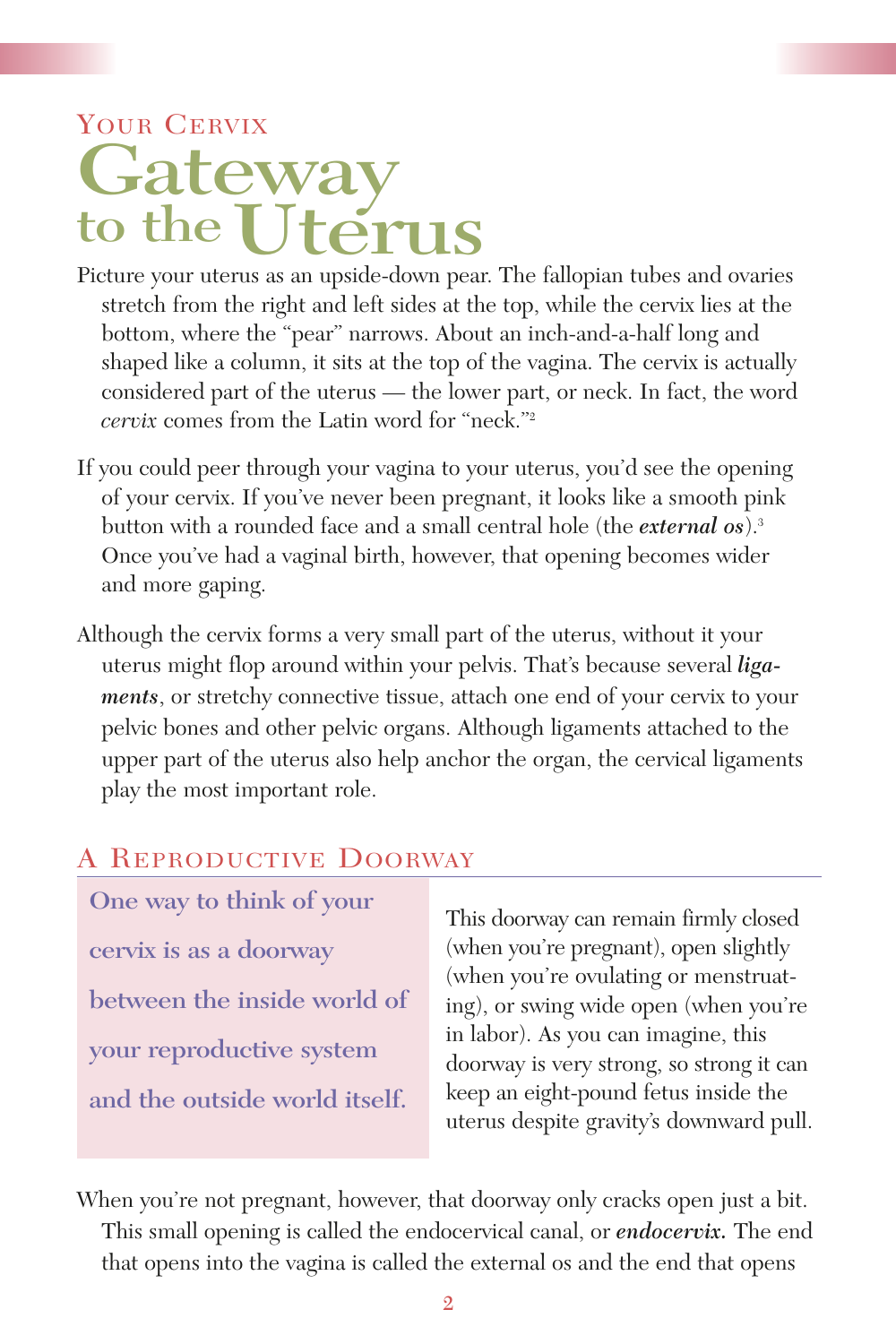into the uterus is called the *internal os.* Normally the endocervical canal opens just enough to let sperm slip through so they can fertilize an egg, and to allow blood to flow through during your menstrual cycle.

- This canal is lined with a membrane. In the cervix, the cells that make up the membrane are called *columnar epithelium cells.* At the point where the cervical canal meets the vagina, called the *exocervix,* these cells abruptly change to *squamous cells,* identical to the lining of the vagina. This is called the *"transformation zone,"* and it is the area where abnormal cells are most likely to develop. Left alone, they may turn into cancer. You'll learn more about cervical cancer on page 6.
- For now, however, let's return to that endocervical membrane and the cells lining it. These cells not only secrete mucus, but also have tiny hairlike structures called *cilia* that act like paddles to push sperm up through the canal.
- Most of the month these cells secrete very little mucus. The mucus they do produce is acidic, thick and impenetrable, forming a plug at the entrance to the vagina to keep sperm *out* of the cervical canal. But once your ovaries release an egg and your body's estrogen production rises, the mucus changes. It becomes less acidic, more plentiful, clearer and thinner. Now it's designed to *help* sperm on their journey to the fallopian tubes so they can fertilize an egg. One way oral contraception keeps you from getting pregnant is by preventing the cervical mucus from thinning.
- The mucus has another purpose: It produces an enzyme called *lysozyme* that prevents bacteria and other microorganisms from entering the uterus.
- The cervix itself changes throughout the month. For most of the month it is firm and closed, like a pair of tightly clenched lips. But as you near ovulation, it relaxes, becoming soft and mushy, rising and opening like a smile (this also occurs when labor is near). Its smile is slight, however; the cervical canal doesn't open wide enough to allow your menstrual blood to pass through until the lining of your uterus sheds. Menstrual cramps are believed to be related to this opening, which his why the early stages of labor — when the cervix is just beginning to open — often feels like really bad cramps.

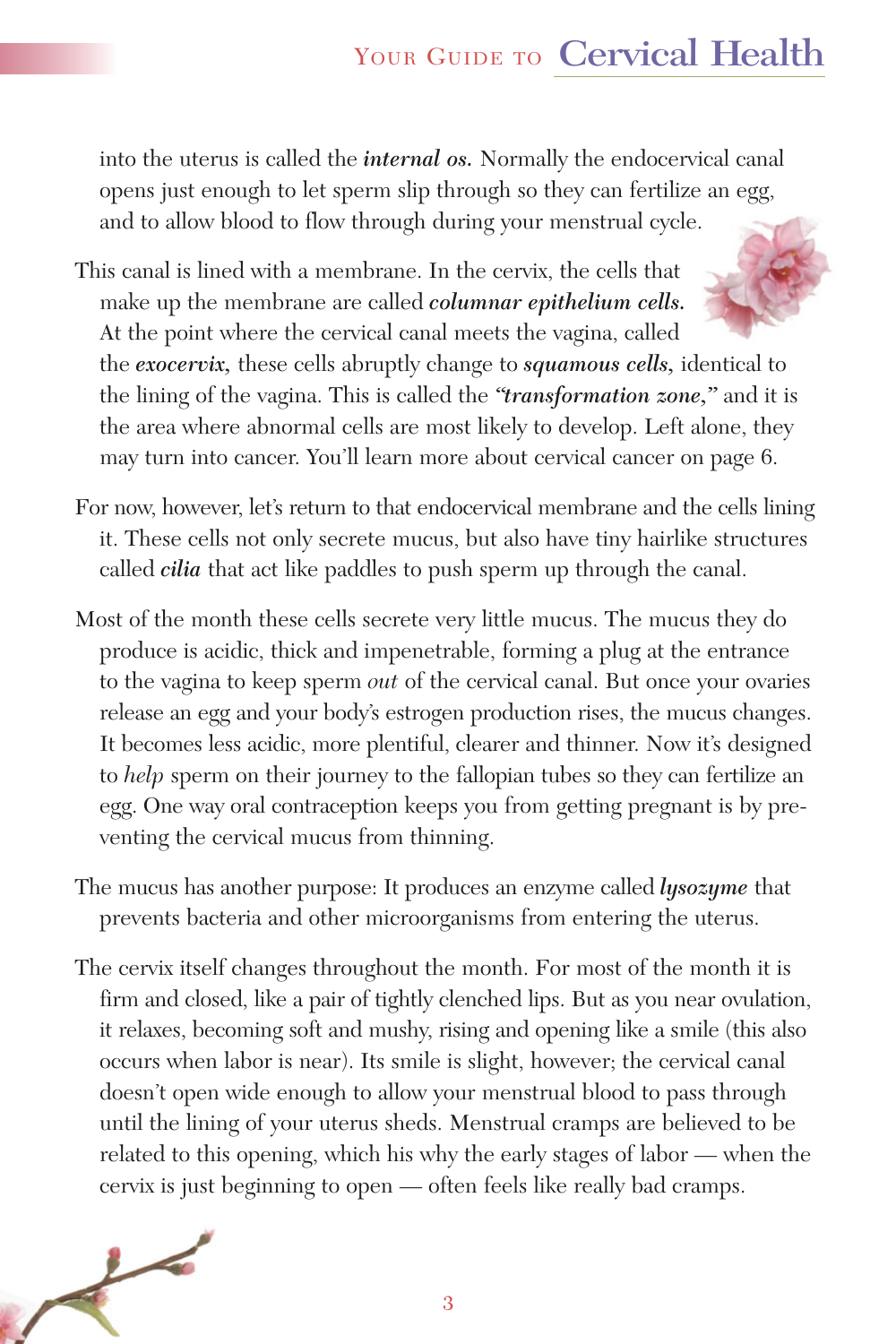#### CERVICAL INFECTIONS

- As mentioned earlier, the cervix acts as a doorway or gatekeeper to the uterus, preventing bacteria and other microorganisms from infecting the uterus, fallopian tubes and/or ovaries. Thus it becomes a potential reservoir for numerous infections, such as the sexually transmitted bacteria that cause *gonorrhea, chlamydia* and *pelvic inflammatory diseases,* and the viruses that cause *herpes* and cervical cancer, among others.
- An active cervical infection with a bacterium is called *mucopurulent cervicitis.* It includes chlamydia and gonorrhea, the two most common sexually transmitted infections (STI's) in the United States, found in an estimated 40 percent of women with an STI. While symptoms of cervicitis may include vaginal discharge, deep pelvic pain, burning while urinating and bleeding after sex, more than 60 percent of women with an infection have no symptoms.<sup>2</sup> Now let's take a closer look at the two most common STIs: chlamydia and gonorrhea.

#### **Chlamydia**

- Chlamydia is caused by the bacterium *Chlamydia trachomatis,* transmitted during vaginal, anal or oral sex. It infects men and women, appearing in the *rectum* and even the throat. In women, however, it commonly infects the cervix and *urethra* (the tube that brings urine to the outside of the body). Left untreated, it can spread into the uterus or fallopian tubes and cause pelvic inflammatory disease (PID), a serious infection that can cause infertility, chronic pelvic pain, or *ectopic pregnancy*. 4
- Because chlamydia is so common, all sexually active women 25 and younger and older women who have multiple sexual partners or have begun a new sexual relationship, should be screened for the infection at least once a year. All pregnant women should also be screened, since the infection may lead to premature delivery. One recent study found that one in 20 women in the United States between the ages of 14 and 19 (4.6 percent) were infected with chlamydia.<sup>5</sup> Another found 5.8 percent of more than 86,000 pregnant women seen at publicly funded prenatal clinics tested positive for chlamydia, with the highest rate of infection seen in the youngest women.<sup>5</sup>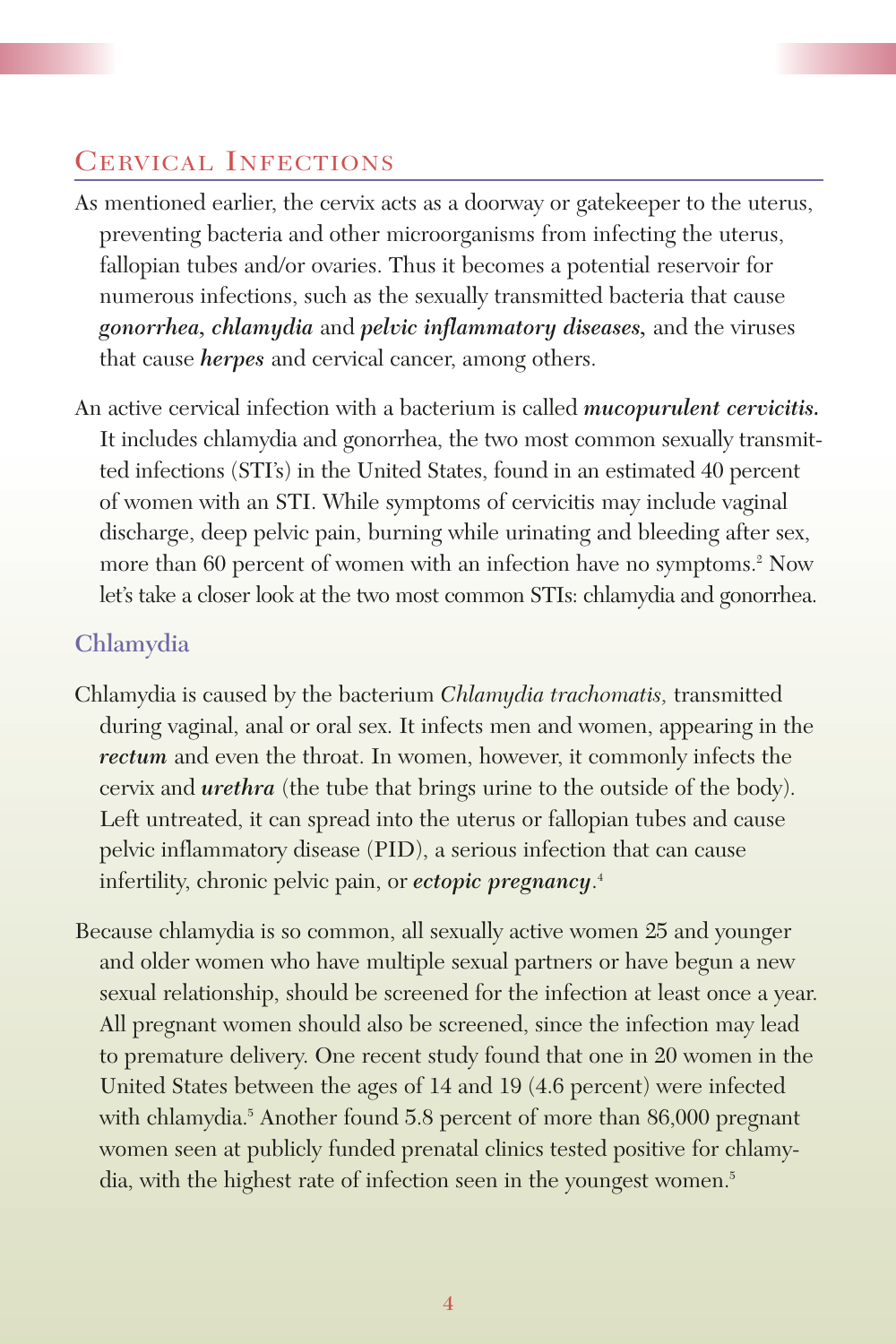- Teenaged girls are most susceptible to chlamydia because their cervixes have not yet fully matured. Thus, more of the endocervical canal lining is exposed, providing a larger target for infection. As the cervix matures, the lining slides back into the uterus and reduces exposure. It may take fewer exposures when you're young to catch chlamydia than when you're older, experts say.<sup>6</sup>
- Women with multiple sexual partners also have a high risk of contracting chlamydia because it's more likely that one or more of their partners will be infected.
- Abstaining from sexual activity, limiting sexual activity to one partner and/or using a latex condom can significantly reduce your risk of contracting chlamydia or any other sexually transmitted infection.
- Chlamydia is typically treated with oral antibiotics. If you are diagnosed with chlamydia, make sure your partner is tested and treated; otherwise you could be reinfected.

#### **Gonorrhea**

- Gonorrhea is caused by *Neisseria gonorrhoeae,* a bacterium that thrives in warm moist areas of the body, including the reproductive tract and cervix. The bacterium infects men and women, often with no symptoms. If women do have symptoms, they are often mistaken for a bladder or vaginal infection because they include burning with urination and increased vaginal discharge. The infection can also occur in the throat from oral sex and in the rectum from anal sex.<sup>7</sup>
- Like chlamydia, gonorrhea is spread only through sexual activity, although infected pregnant women can pass it on to their babies. In newborns the infection can cause blindness or joint and blood infections.
- Left untreated, gonorrhea can cause pelvic inflammatory disease, infertility and chronic pelvic pain and can increase the risk of ectopic pregnancy. However, like chlamydia, the disease is very easily treated with antibiotics, although more antibiotic-resistant strains are appearing. If you are diagnosed with gonorrhea, make sure your partner is tested and treated; otherwise you could be reinfected.
- Abstaining from sexual activity, limiting sexual activity to one partner and/or using a latex condom can significantly reduce your risk of contracting gonorrhea or any other sexually transmitted infection.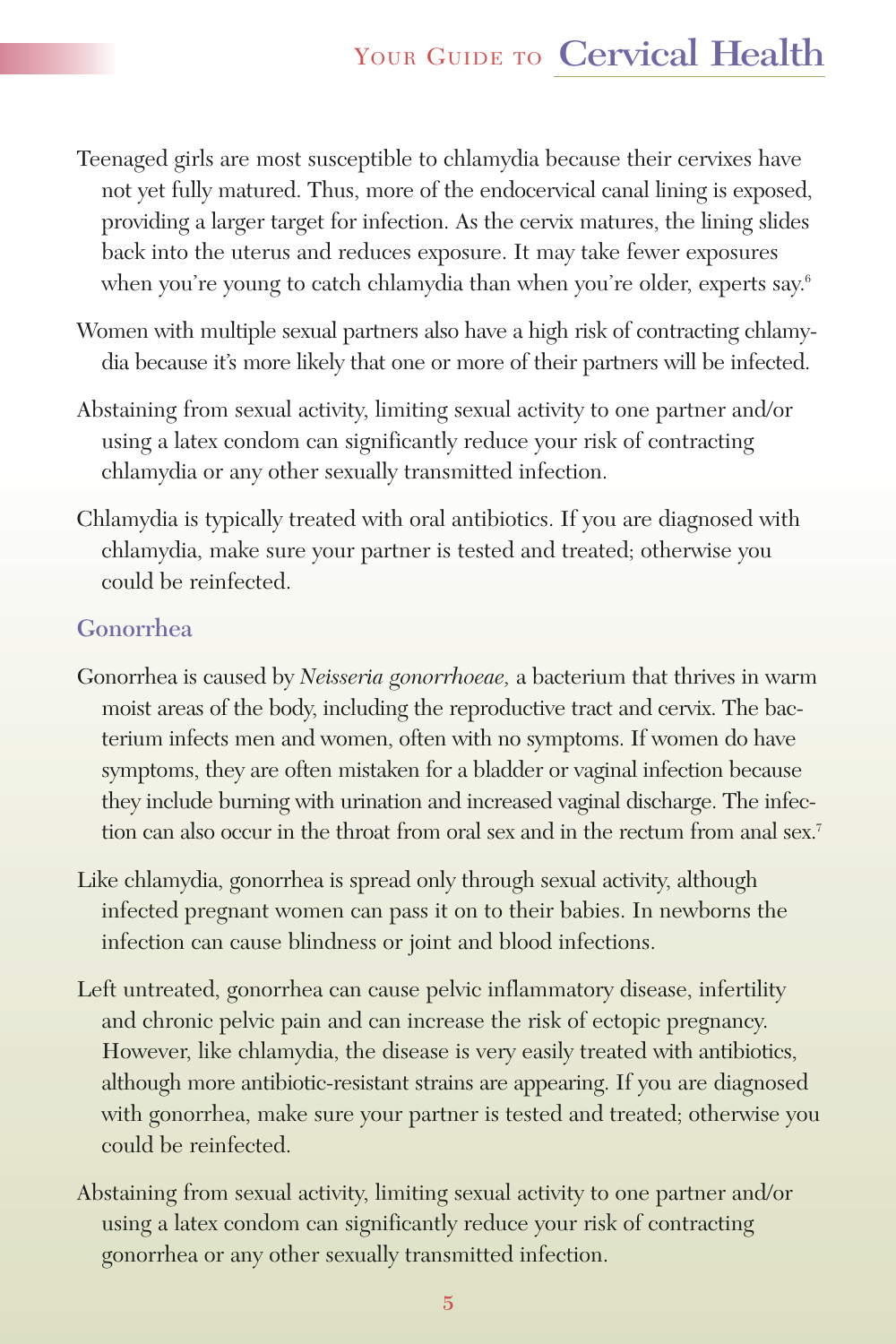#### HPV AND CERVICAL CANCER

- It's impossible to discuss cervical health without also talking about the *human papillomavirus (HPV)* and cervical cancer since this virus poses the greatest threat to your cervix.
- There are more than 100 strains of the human papillomavirus (HPV), about 40 of which cause sexually related infections. These include genital warts, abnormal cervical cells called *dysplasia* and invasive cervical cancer. The latter is primarily caused by high-risk HPV, with types 16 and 18 found in about 70 percent of cervical cancer cases. Certain HPV strains are also associated with vaginal, vulvar and anal cancers.8
- The virus often infects women during their very first sexual experience and is very difficult to avoid, even with condoms. Within the first two years of the first incidence of intercourse, more than half of all women have acquired HPV. It is so common, in fact, that some researchers consider it an "inevitable consequence of sexual activity," urging that no stigma be attached to its acquisition.10 Overall, an estimated 20 million men and women in the U.S. are infected with HPV, and about 6.2 million become infected each year.8
- With the exception of genital warts, there are no noticeable symptoms of HPV infection. Simply catching the virus isn't the danger; in most cases, your body clears it easily with no symptoms. The worry is that the virus digs in and sets to work damaging cervical cells. It does this by changing the cells' DNA so they don't reproduce normally; eventually, these abnormal chances can become cancerous.<sup>8</sup>
- A long-term HPV infection is more likely in women who have multiple sexual partners and so become infected over and over again. Studies find that persistent infections of HPV increase the risk of the cervical cancer precursor called *high-grade squamous intraepithelial lesion (SIL)* by more than 10 times.<sup>8</sup>

#### **Preventing Cervical Cancer: the Vaccine**

Until recently, preventing HPV infection was difficult if not impossible. Today, however, there is a vaccine designed to prevent HPV infection.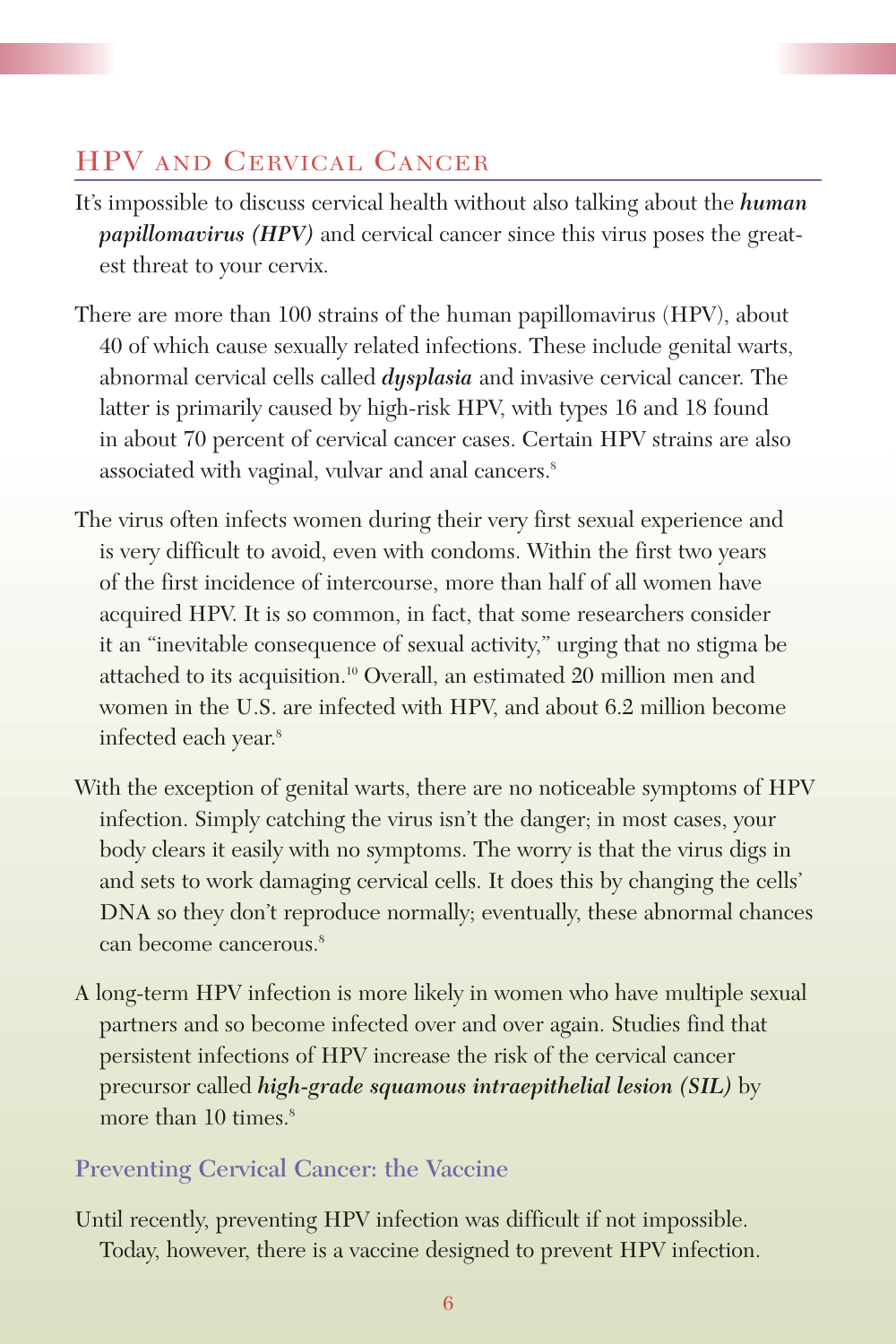Gardasil protects against four HPV viruses that cause about 70 percent of all cervical cancers. It also prevents some of the diseases caused by those viruses: precancers of the cervix, vulva and vagina, and genital warts.<sup>11</sup>

The U.S. Centers for Disease Control and Prevention's Advisory Committee on Immunization Practices (ACIP) recommends that all 11- and 12-year-old girls receive the vaccine, although it can be given to those as young as 9. The vaccine is also recommended for females ages 13 to 26. It costs about \$360 for the three-shot series, and most insurance covers the cost.

**Important tip: Since the Gardasil vaccine doesn't protect against viruses that cause about 30 percent of cervical cancers, you still need regular cervical cancer screenings even if you've been vaccinated.**

Although sexually active young women might also benefit from the vaccine, there's a good chance they're already infected with the virus. The vaccine is not recommended for pregnant women or boys, although the manufacturer is investigating its efficacy in males.<sup>11</sup>

#### **Preventing Cervical Cancer: Screening**

- Even with the vaccine, most women reading this guide are beyond the stage at which the vaccine would be effective. Instead, the best way you can prevent cervical cancer is to identify very early cellular changes that could eventually become cancerous. The best way to do this? With annual Pap smears. Pap smears, which evaluate a sample of cells from your cervix, enable health care professionals to identify and treat precancerous cervical cell changes before they turn into cancer.
- Today most medical organizations, including the American College of Obstetricians and Gynecologists (ACOG) and the United States Preventive Services Task Force, recommend that women begin receiving Pap smears at age 21 or within three years of becoming sexually active.
- Since the Pap smear was introduced 50 years ago, the number of women diagnosed with cervical cancer has plummeted by 80 percent. This year, about 10,800 cervical cancers will be diagnosed, far fewer than the 50,000 that would have occurred without screening.<sup>11</sup>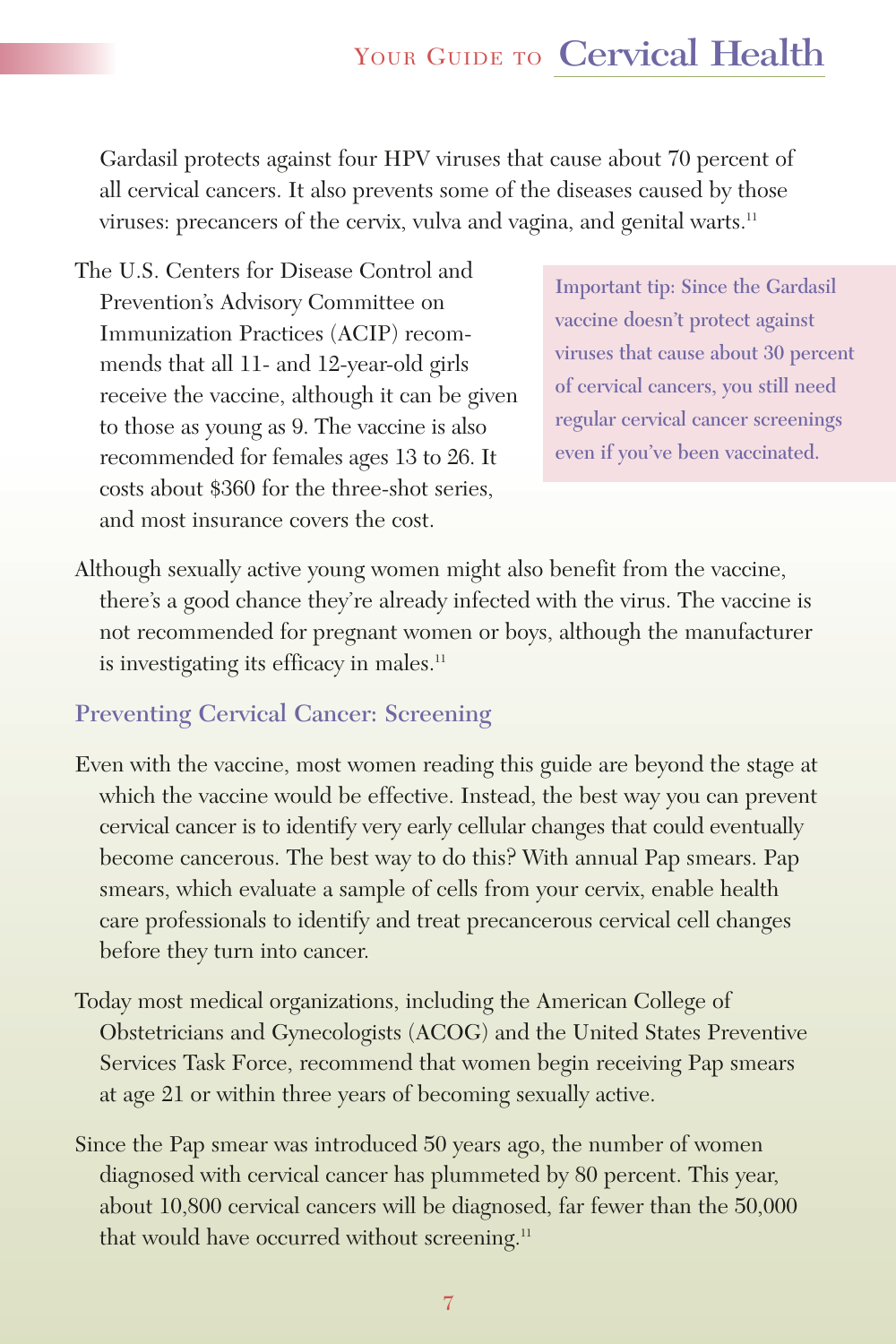- When you have a Pap smear, your doctor should receive the results in a couple of weeks. They may show:
- ✿ *Benign (noncancerous) cellular changes.* These result from inflammation caused by a number of things, including using a diaphragm or infection with trichomonas, a sexually transmitted vaginal infection.
- ✿ *Atypical squamous cells of undetermined significance (ASCUS).* These cellular changes appear abnormal for unknown reasons. It isn't possible to determine if the abnormality is caused by inflammation, infection or precancerous changes. Most physicians will therefore order reflex HPV testing (see table at right). These changes usually return to normal, either without treatment or after the infection is treated.
- ✿ *Squamous intraepithelial lesion (SIL).* This change is considered precancerous. SIL changes are divided into two categories: low-grade SIL and high-grade SIL.
	- ❀ *Low-grade SIL,* also called mild dysplasia or cervical intraepithelial neoplasia 1 (CIN 1), refers to early changes in the size, shape and number of cells on the surface of the cervix. Most return to normal without treatment. Others, however, may continue to grow or become increasingly abnormal in other ways and develop into a high-grade lesion.
	- ❀ *High-grade SIL,* also called moderate or severe dysplasia (CIN 2 or CIN 3) or carcinoma in situ. Cells in this category look very different from normal cells. They are less likely to return to normal and more likely to develop into cancer without treatment. These abnormal cellular changes are confined to the surface of the cervix.

#### **Adding HPV Screening**

About half of all women diagnosed with cervical cancer have not had Pap

screenings. But, the Pap test isn't foolproof, either; some women who are diagnosed with cervical cancer have been screened and had normal Pap results.12 That's why the American Cancer Society and ACOG also recommend that women

**Important tip: If you receive the HPV DNA test, ask your health care professional to use the high-risk HPV test, which tests for the viruses known to cause cervical cancer, not the low-risk test. About six to 10 percent of women older than 30 test positive for these high-risk viruses.12**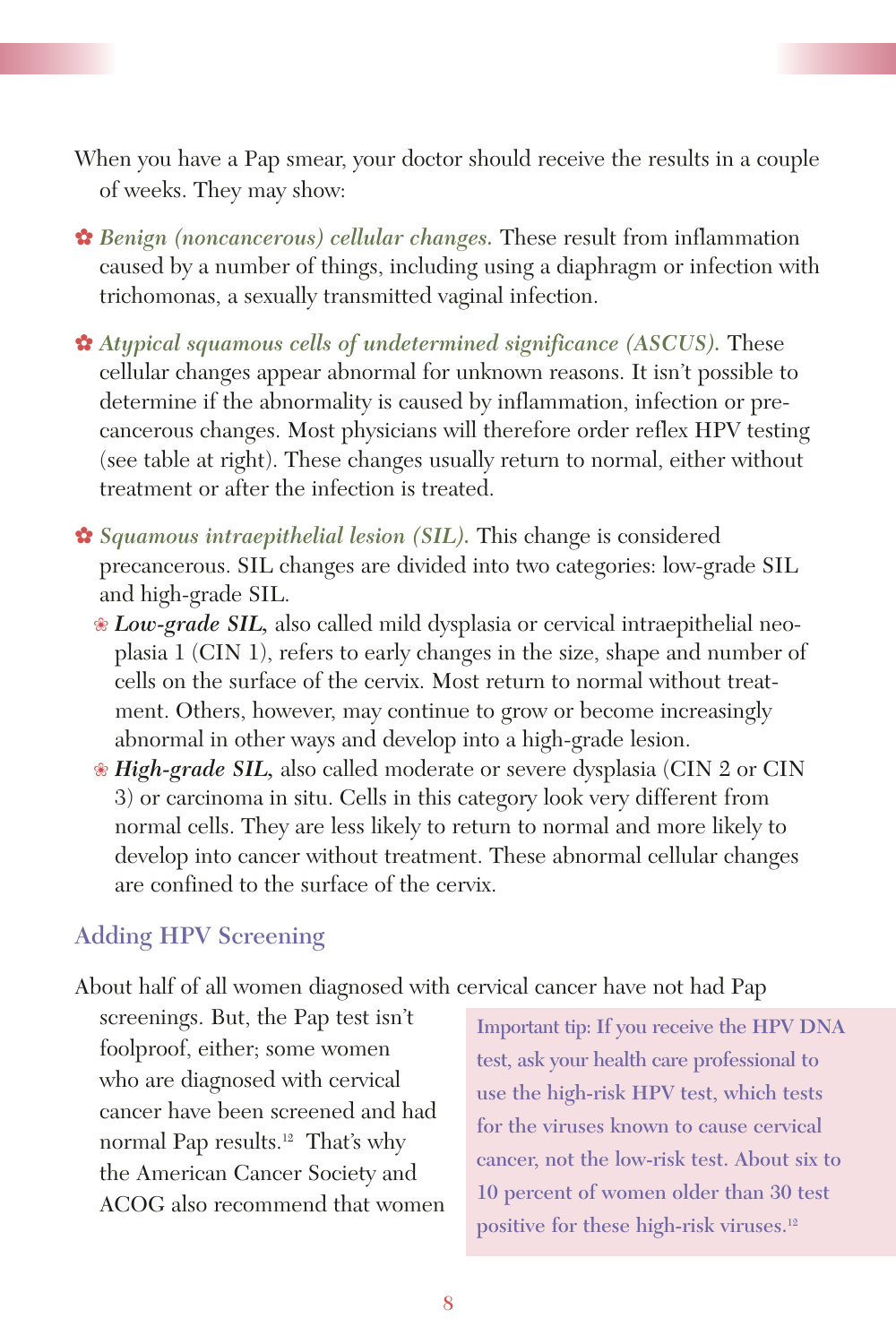30 and older (regardless of their Pap results) and any women with atypical cells on a Pap test receive a high-risk *HPV DNA test* (Hybrid Capture 2) to identify any HPV infection.

The results of the Pap smear *plus* the HPV test help your doctor determine the next course of action. Specifically, here is what the leading medical organizations recommend:

| PAP                                                                         | <b>HPV</b>                                                  | <b>MEANS</b>                                                                                                                                                                                                   |                                                                                                                                        | <b>NEXT STEPS</b>                                |  |
|-----------------------------------------------------------------------------|-------------------------------------------------------------|----------------------------------------------------------------------------------------------------------------------------------------------------------------------------------------------------------------|----------------------------------------------------------------------------------------------------------------------------------------|--------------------------------------------------|--|
| Negative                                                                    | Negative                                                    | You have almost no risk of<br>invasive cervical cancer for at<br>least the next three to five years.                                                                                                           | three years                                                                                                                            | Screening due after                              |  |
| Negative                                                                    | Positive                                                    | You are about 20 times more<br>likely to develop the type of<br>cellular changes that can lead to<br>cancer than women who are<br>negative on both tests, but the risk<br>at the time of the test is very low. |                                                                                                                                        | Another screening<br>within six to 12 months     |  |
| Atypical<br>Squamous<br>Cells of<br>Undetermined<br>Significance<br>(ASCUS) | Negative                                                    | Low risk of cervical cancer                                                                                                                                                                                    | Another screening<br>in $12$ months                                                                                                    |                                                  |  |
| <b>ASCUS</b>                                                                | Positive                                                    | 12.5 to 23 times more likely<br>to have the type of cellular<br>changes that can lead to<br>cancer than women who are<br>HPV negative but ASCUS.                                                               | Colposcopy<br>Positive                                                                                                                 | Negative                                         |  |
|                                                                             |                                                             |                                                                                                                                                                                                                | Manage depending<br>on level of abnor-<br>mality (may be<br>abnormal cellular<br>development, also<br>called dysplasia,<br>not cancer) | Pap at 6 to<br>12 months;<br>HPV at 12<br>months |  |
| Low-grade<br>squamous<br>intraepithelial<br>$lesions$ (LSIL)                | Not needed<br>because most<br>with LSIL<br>are HPV positive |                                                                                                                                                                                                                | Colposcopy                                                                                                                             |                                                  |  |
| High-grade<br>squamous<br>intraepithelial<br>lesions (HSIL)                 | Not needed<br>because most<br>with HSIL<br>are HPV positive |                                                                                                                                                                                                                | Colposcopy                                                                                                                             |                                                  |  |

#### **Pap Smear/HPV Test Results & Next Steps**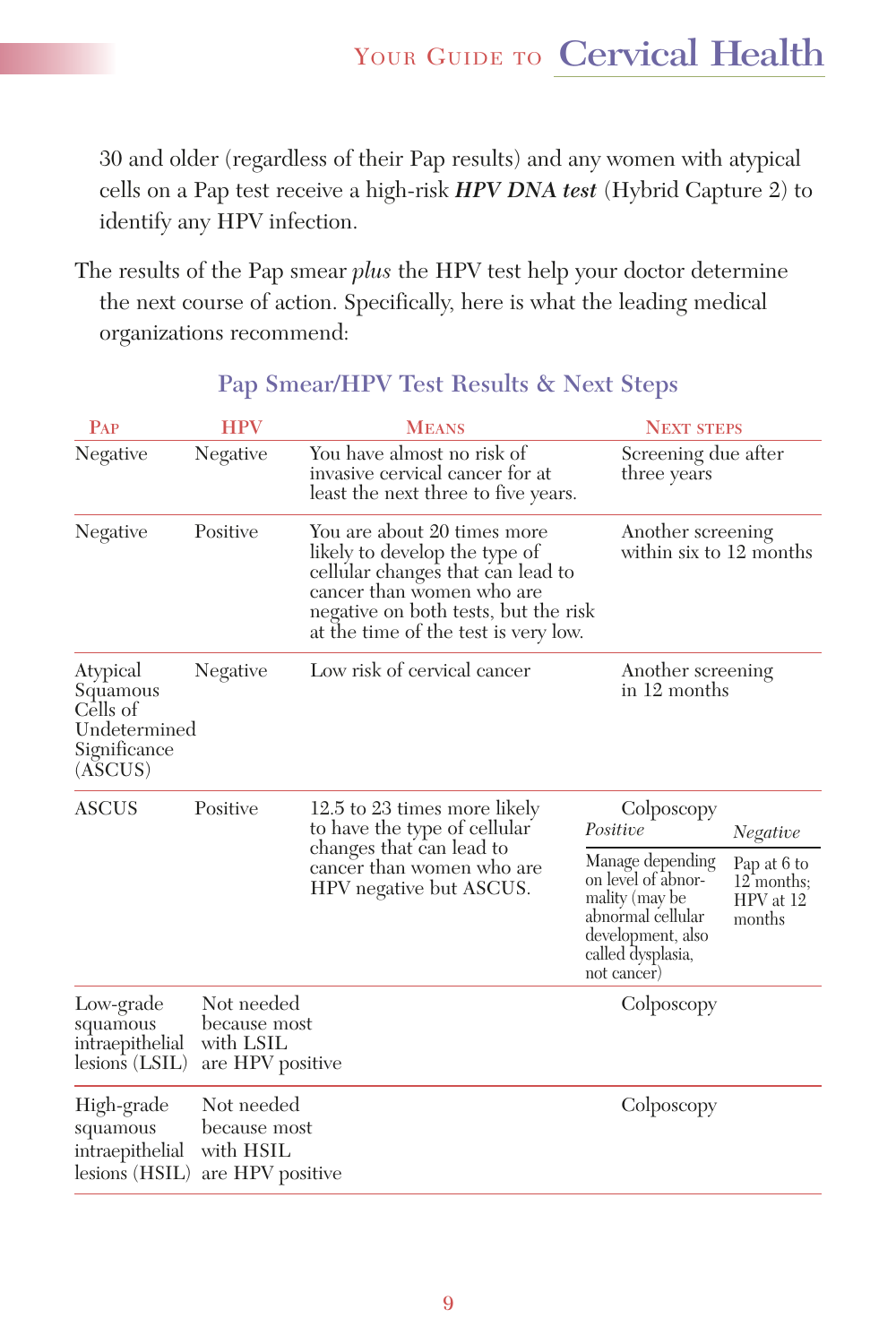To improve the reliability of your Pap test, schedule your appointment two weeks after your last menstrual period and refrain from the following for at least 48 hours before the test:

✿ Sex





✿ Using tampons, vaginal creams, suppositories, medicines, sprays or powders

**Reduce Your Risk of Cervical Cancer**

- While the HPV virus is responsible for nearly all cases of cervical cancer, other things can increase the risk of cellular changes leading to cancer. These include:
- ✿ *Smoking.* Smoking cigarettes exposes your body to cancer-causing chemicals that can damage the DNA of cervical cells, adding to the damage from the HPV virus.
- ✿ *Infection with the bacterium that causes chlamydia.* Researchers don't know why chlamydia infection increases cervical cancer risk, but they suspect that your body's immune reaction to the bacterial infection damages normal cervical cells.
- ✿ *A diet low in fruits and vegetables.* Women who don't eat many fruits and vegetables miss out on protective antioxidants and phytochemicals shown to help prevent cervical cancer and other forms of cancer.
- ✿ *A compromised immune system.* If you're HIV positive or are taking immunosuppressive drugs, your immune system is less able to fight off cancers.
- ✿ *A family history of cervical cancer.* If your mother or sister had cervical cancer you may have a genetic tendency to the disease or genetic changes that make it more difficult to fight HPV infection.
- ✿ *Exposure in utero to diethylstilbestrol (DES),* a synthetic hormone prescribed to pregnant women between 1940 and 1971 to prevent miscarriages. About one in every 1,000 women whose mothers took DES while pregnant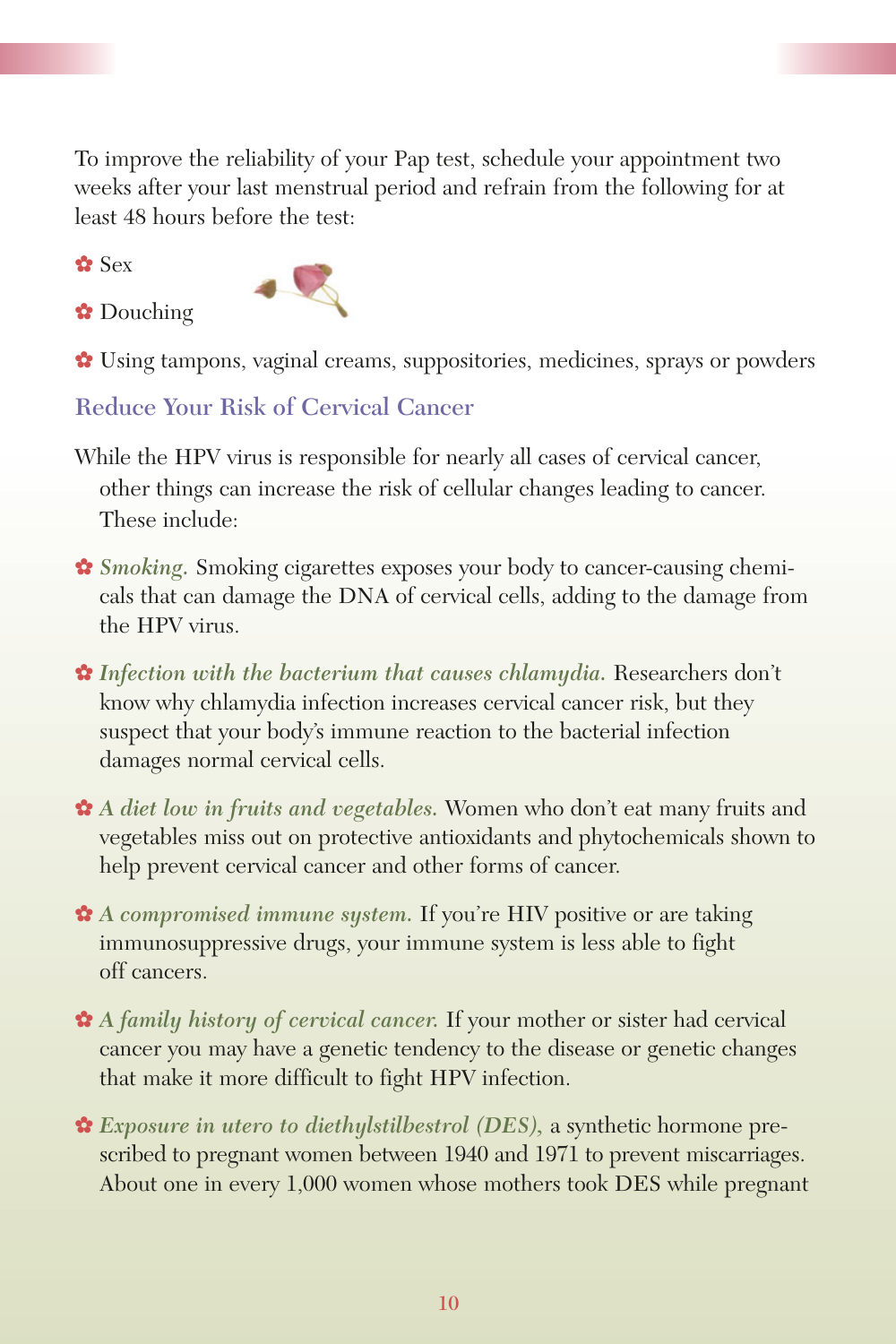develops vaginal or cervical cancer. For more information on DES exposure, contact the U.S. Centers for Disease Control and Prevention (CDC), toll-free: 1-888-232-6789, or online at www.cdc.gov.

✿ *Long-term oral contraceptive (OC) use* (five or more years) slightly increases the risk of cervical cancer.<sup>13</sup>

**Diagnosing and Treating Cervical Cancer and Precancer (Dysplasia)**

- Although the incidence of cervical cancer has dropped considerably in the United States in the past 50 years since screening programs became commonplace, it remains the second most common cancer among women in developing countries.<sup>8</sup> In 2007, an estimated 11,150 cases of invasive cervical cancer will be diagnosed in the U.S., and 3,670 deaths will occur. Half of all women diagnosed with cervical cancer are between the ages of 35 and 55, and it rarely occurs in women younger than 20.14
- There are usually no symptoms of cervical cancer until abnormal cervical cells become cancerous and begin spreading into nearby tissue. Then early symptoms might include a watery vaginal discharge and bleeding after sex, or spotting. That's why regular Pap smears are so important, particularly since most cervical cancers develop slowly.
- As you saw from the chart on page 9, Pap findings combined with the HPV DNA test findings determine the next step. If you have an abnormal Pap, these include:
- ✿ *Colposcopy:* The doctor uses a colposcope to magnify and focus light on the vagina and cervix. Depending on the findings, you may require one or more of the following tests:
	- ❀ *Biopsy:* During this procedure, the doctor removes some sample tissue from the surface of the cervix. The tissue is examined under a microscope for evidence of cancer.
	- ❀ *Endocervical curettage:* A spoon-shaped instrument called a curette is used to scrape cells from inside the cervical canal to make a more precise diagnosis. This procedure evaluates the unseen portion of the cervix.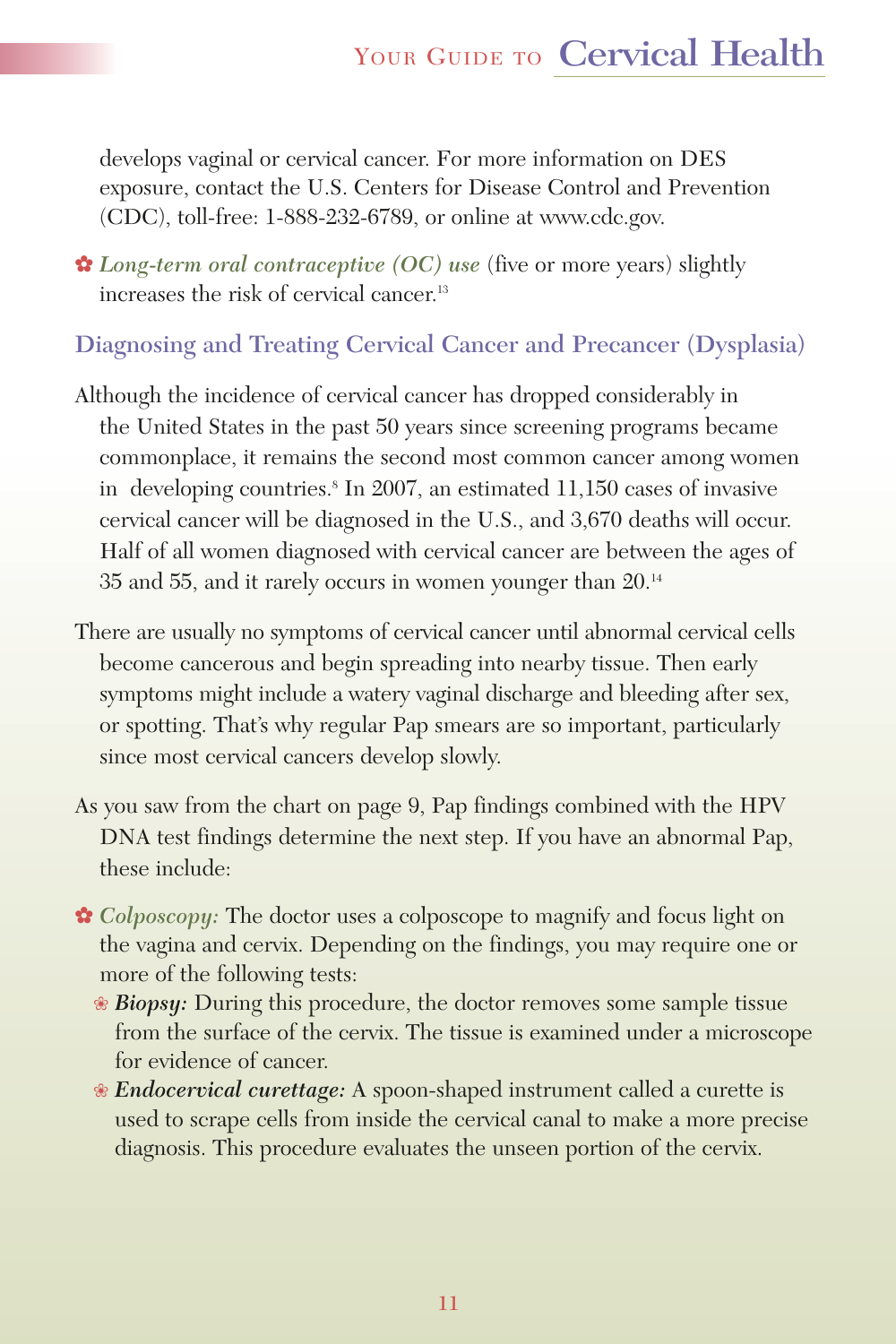- ❀ *Cone biopsy:* Performed when biopsy or endocervical curettage reveals a problem requiring further investigation. The surgeon removes a "cone" of tissue from around the opening of the cervical canal. This procedure can also be used as a treatment to remove the suspect tissue.
- ❀ *Loop Electrocautery Excision Procedure (LEEP):* This procedure is used to diagnose and treat cervical dysplasia. The doctor uses a loop device to remove the suspicious area of cells, then vaporizes the remaining tissue with radio waves to destroy any other dysplastic cells.
- Various stages of cervical precancer (dysplasia) may be managed with a cone biopsy, LEEP, *cryosurgery* (in which the abnormal tissue is frozen with a gas) or electrosurgery, in which electricity is used to destroy the abnormal cells. Treatment for invasive cervical cancer (beyond dysplasia) depends on the stage of the cancer, its location, your medical condition and other factors.
- More advanced cervical cancer may require a *hysterectomy,* either a *total hysterectomy* in which the uterus and cervix are removed or a *radical hysterectomy* in which the uterus, cervix, upper vagina and ligaments that support these organs are removed. Some women will also require radiation and/or chemotherapy.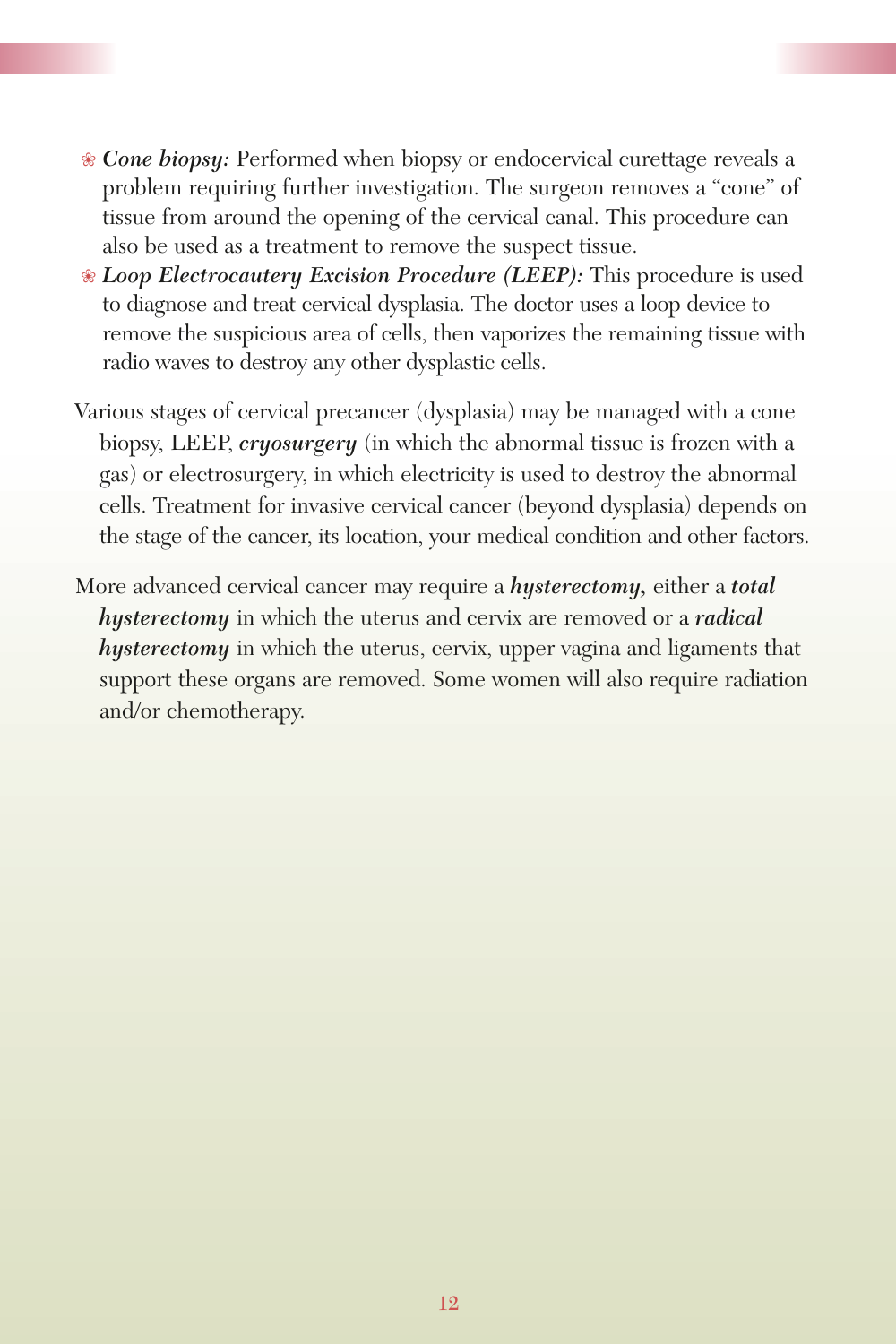# **Hysterectomy**

- In 2004, 617,000 women had hysterectomies, making it the most common gynecologic surgery and the second most common surgery in reproductiveaged women overall.<sup>15,16</sup>
- If you have cervical cancer, your doctor will remove your cervix during a hysterectomy. However, there are numerous other reasons women have hysterectomies (*fibroids,* endometriosis, heavy bleeding, *uterine prolapse*) and not all require removing the cervix. Here is an overview of the various types of hysterectomy and the surgical methods used:
- ✿ *Partial or subtotal hysterectomy.* In this procedure, the surgeon removes your uterus but leaves the cervix. This type of hysterectomy cannot be used for cervical cancer and requires that you still obtain regular Pap test screening.
- ✿ *Total hysterectomy.* In this type of hysterectomy, the uterus and the cervix are removed.
- ✿ *Hysterectomy and bilateral salpingo-oophorectomy.* In this procedure, the uterus, cervix, fallopian tubes and ovaries are removed. If you're still premenopausal, this surgery puts you into immediate menopause, also called "surgical menopause."
- ✿ *Radical hysterectomy.* This is the most extensive type of hysterectomy, typically reserved for reproductive cancers. The surgeon removes the uterus as well as part of the vagina, surrounding tissue and lymph nodes. It may also be paired with a bilateral salpingo-oophorectomy, in which the fallopian tubes and ovaries are removed.

#### SURGICAL PROCEDURES FOR HYSTERECTOMY

- As with many gynecologic surgeries, hysterectomies can be performed in several ways. Make sure you discuss with your doctor which type of procedure will be used and why.17
- ✿ *Abdominal hysterectomy:* In this procedure, the surgeon cuts through the skin, muscle and fat in your abdomen to remove the uterus and any other organs or tissue that need to be removed. The doctor can use a vertical or horizontal incision. This procedure is performed under general or regional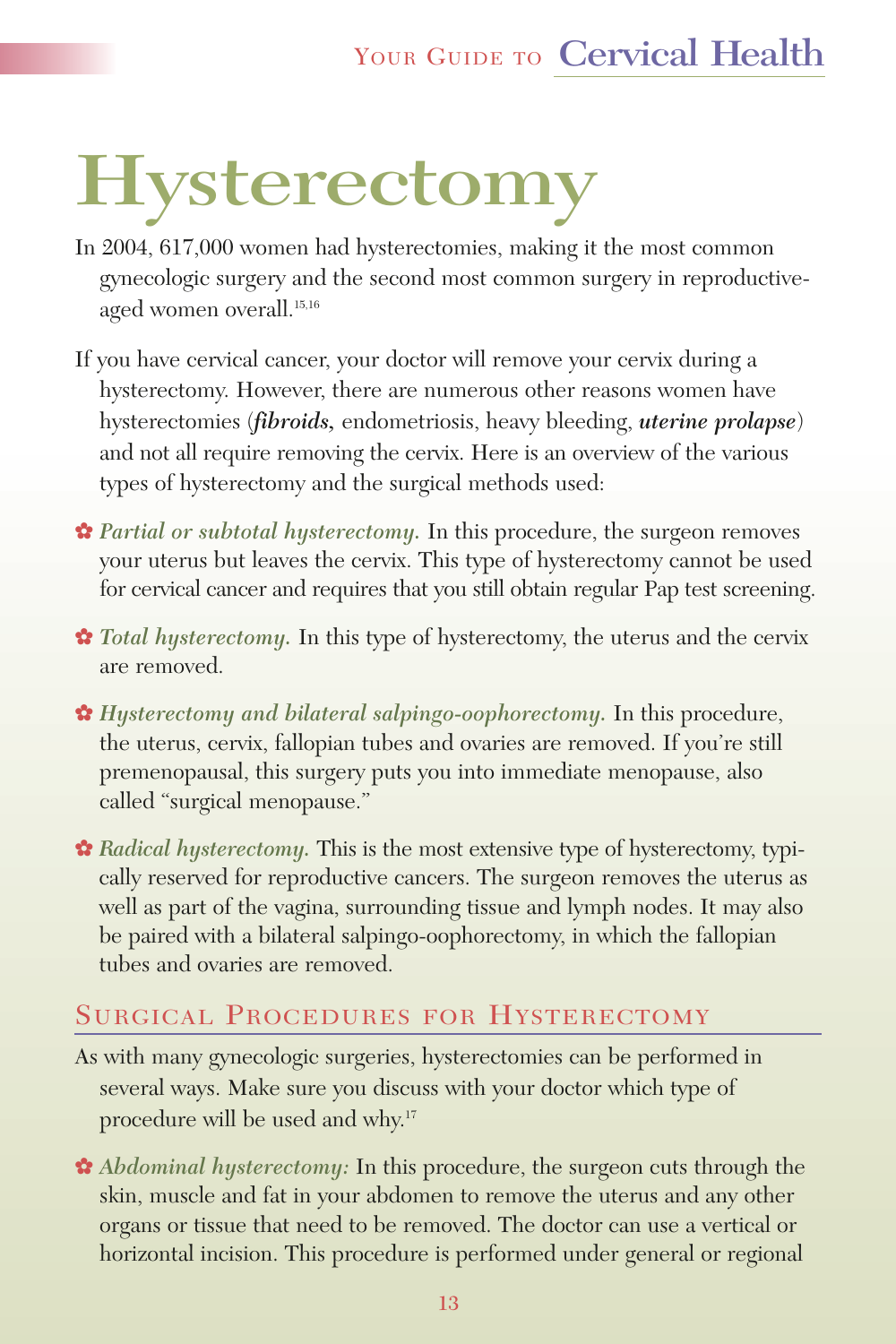anesthesia in the hospital and requires a hospital stay of three to six days and about six weeks for full recovery. This procedure is often used in women with a large uterus, particularly those with large fibroids, who are not good candidates for vaginal or laparoscopic hysterectomies (described below), and for those with cancer.<sup>18</sup> A 2006 survey of 200 obstetricians/ gynecologists found most still perform this form of hysterectomy.19

- ✿ *Vaginal hysterectomy:* In a vaginal hysterectomy, the surgeon inserts instruments through your vagina and cuts out the cervix to reach the uterus. This type of hysterectomy is typically used for smaller uteruses that aren't cancerous and to remove a prolapsed uterus. There is no external scarring, and your recovery is quicker than with an abdominal procedure because the muscle hasn't been cut. The procedure is performed in the hospital under regional or general anesthesia, and women generally spend one to three days in the hospital, with a total recovery time of about four weeks.
- ✿ *Laparoscopically assisted vaginal hysterectomy (LAVH):* In this procedure, the surgeon removes the uterus and cervix through the vagina, but part of the surgery is performed laparoscopically through tiny incisions near the naval. The recovery time is similar to that of a vaginal hysterectomy.
- ✿ *Laparoscopic supracervical hysterectomy (LSH).* In this procedure, the uterus is removed laparoscopically through three to four tiny incisions in the navel and abdomen, leaving the cervix intact. Less cutting and manipulation is required so there are fewer complications. You can also resume sexual intercourse earlier because the cervix is retained. LSH can be performed on an outpatient basis under regional anesthesia, but it can't be used if you have cervical cancer. It also isn't a good option if you have uterine prolapse, pelvic floor problems or certain anatomic configurations. If you have a history of cervical dysplasia, you should have at least three normal cancer screenings before undergoing the procedure. However, the vast majority of women are eligible for this form of hysterectomy.19
- One study comparing outcomes of the four procedures abdominal hysterectomy, vaginal hysterectomy, LAVH and LSH — in 117 women found that women undergoing LSH had less bleeding and fewer surgical and postsurgical complications. They were also less likely to experience painful intercourse after surgery and resumed their regular activities quicker than women undergoing any of the other procedures.<sup>20</sup>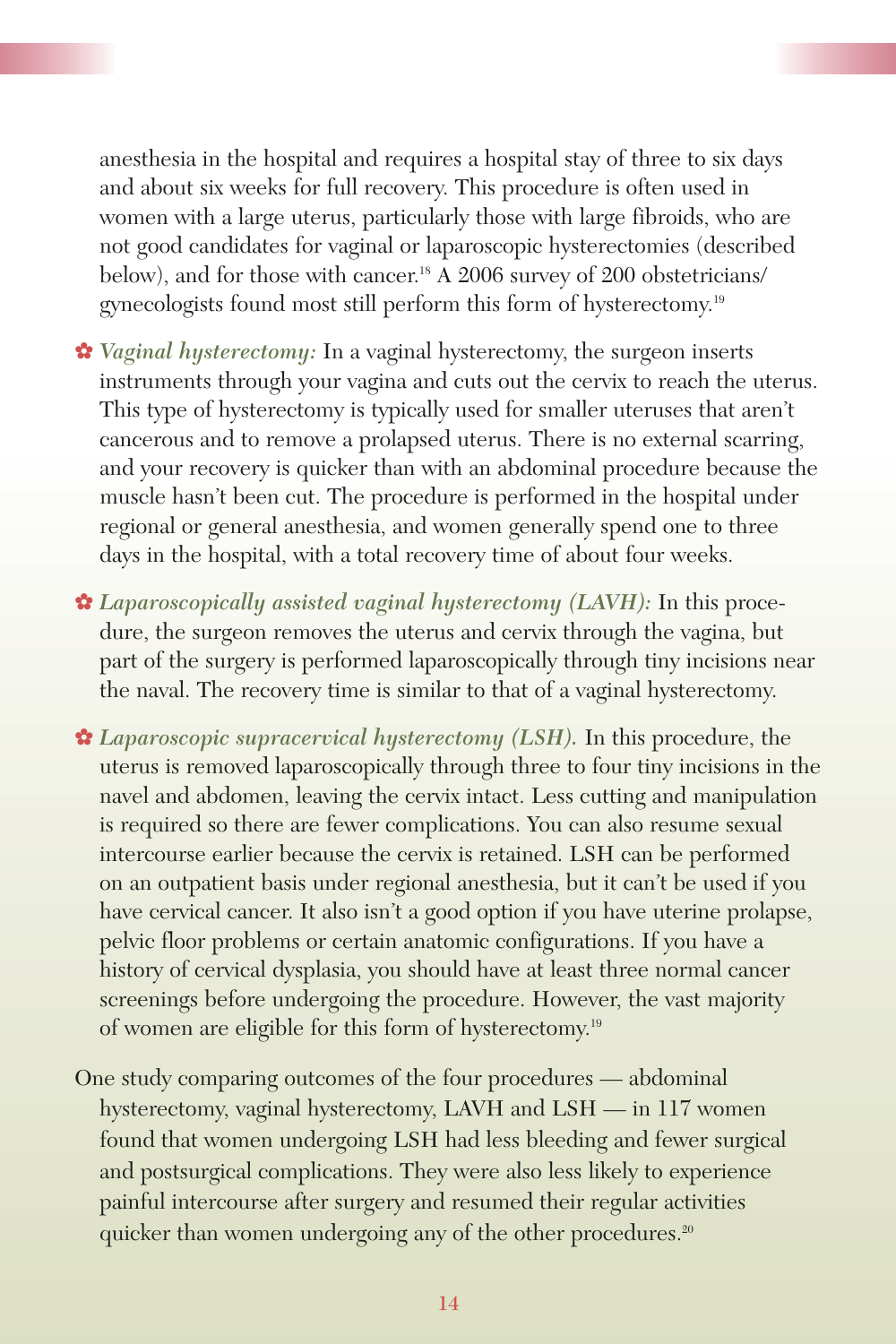Regardless of which type of hysterectomy you have and even if your cervix has been removed, you should still have regular Pap smears.

#### KEEP THE CERVIX?

- One question you should discuss with your surgeon before undergoing a hysterectomy is whether or not you can retain your cervix. In one panel discussion among several obstetricians/gynecologists, the doctors said that "patient preference" plays a major role in the decision of whether to use a laparoscopic or abdominal procedure and in deciding which procedure to choose.
- Although the studies on the impact of cervical removal on sexual function are mixed, some doctors say their patients do better if the cervix remains. They suggest that retaining the cervix enables the vagina to open up more fully for sexual intercourse, improving the depth of the vagina for intercourse. Removing the cervix, on the other hand, can shorten the vagina, making intercourse more painful and/or difficult. They also suggest that any nerve damage occurring when the cervix is removed can make orgasm more difficult or less satisfying.<sup>19</sup>
- A 2007 survey of 1,000 women conducted by the National Women's Health Resource Center found that of the women surveyed, many feel that their cervix contributes to their sense of feeling like women. In addition, eight in 10 women surveyed responded that the cervix should not be removed during surgery, when possible, and when other preventive measures (i.e., Pap smears) can be used to assess the health of the cervix. Eighty-eight percent of these women stated that a healthy cervix was as important to them as having healthy breasts.

| <b>TYPE OF</b><br><b>HYSTERECTOMY</b>                | <b>INCISION</b><br><b>SITE</b>                                      | <b>HOSPITAL</b><br><b>STAY</b> | <b>RECOVERY</b><br><b>TIME</b> |
|------------------------------------------------------|---------------------------------------------------------------------|--------------------------------|--------------------------------|
| Total abdominal hysterectomy                         | abdomen $(4-$ to 6-inch)                                            | 3-6 days                       | 6 weeks                        |
| Vaginal hysterectomy                                 | vagina                                                              | $1-3$ days                     | 4 weeks                        |
| Laparoscopic-assisted vaginal<br>(LAVH) hysterectomy | vagina/naval<br>tiny incisions in abdomen                           | $1-3$ days                     | 4 weeks                        |
| Laparoscopic supracervical<br>(LSH) hysterectomy     | tiny incisions in the abdomen/<br>naval (less than $1/4$ inch) $\,$ | 1 day<br>or less               | 6 days                         |

#### **Comparing Treatment Options for Hysterectomy**

*Source: www.Gynecare.com*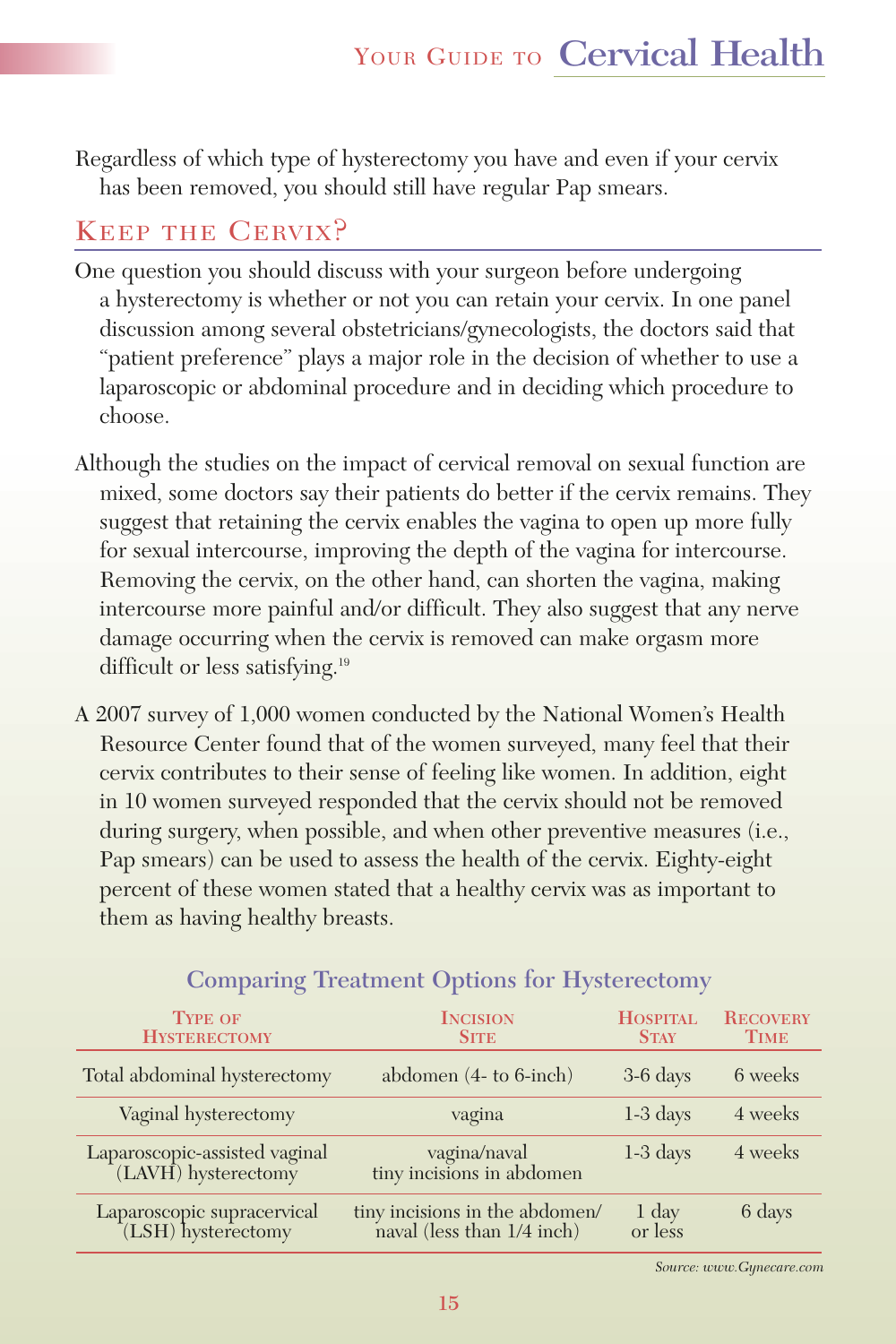#### QUESTIONS TO ASK YOUR HEALTH CARE PROFESSIONAL

*The next time you see your health care professional, consider using the following questions to initiate a discussion about your cervical health:*

- 1. How often should I have a Pap smear?
- 2. Which type of Pap should I have? Why?
- 3. Do you send my Pap test to a board-certified lab with a board-certified pathologist who oversees it?



- 4. How will I learn the results of the Pap test and/or HPV test?
- 5. Should I have the HPV DNA test? Why or why not?
- 6. If I'm infected with HPV, should I worry?
- 7. How often should I have a Pap and/or HPV screening?
- 8. What can I do to prevent HPV infection if I'm already sexually active?
- 9. What can I do to prevent infection with other sexually transmitted infections if I'm sexually active with more than one person?
- 10. Do I have the same risks for STIs if I'm gay?

*If your health care professional tells you that you have an abnormal Pap smear or a positive HPV test, consider using the following questions to initiate a discussion:*

- 1. What do my Pap results mean, exactly?
- 2. Do these results mean I'm more likely to develop cervical cancer?
- 3. What treatment options are available? Why are you recommending this option?
- 4. Can the abnormality return?
- 5. What is the likelihood that this will "cure" the abnormality?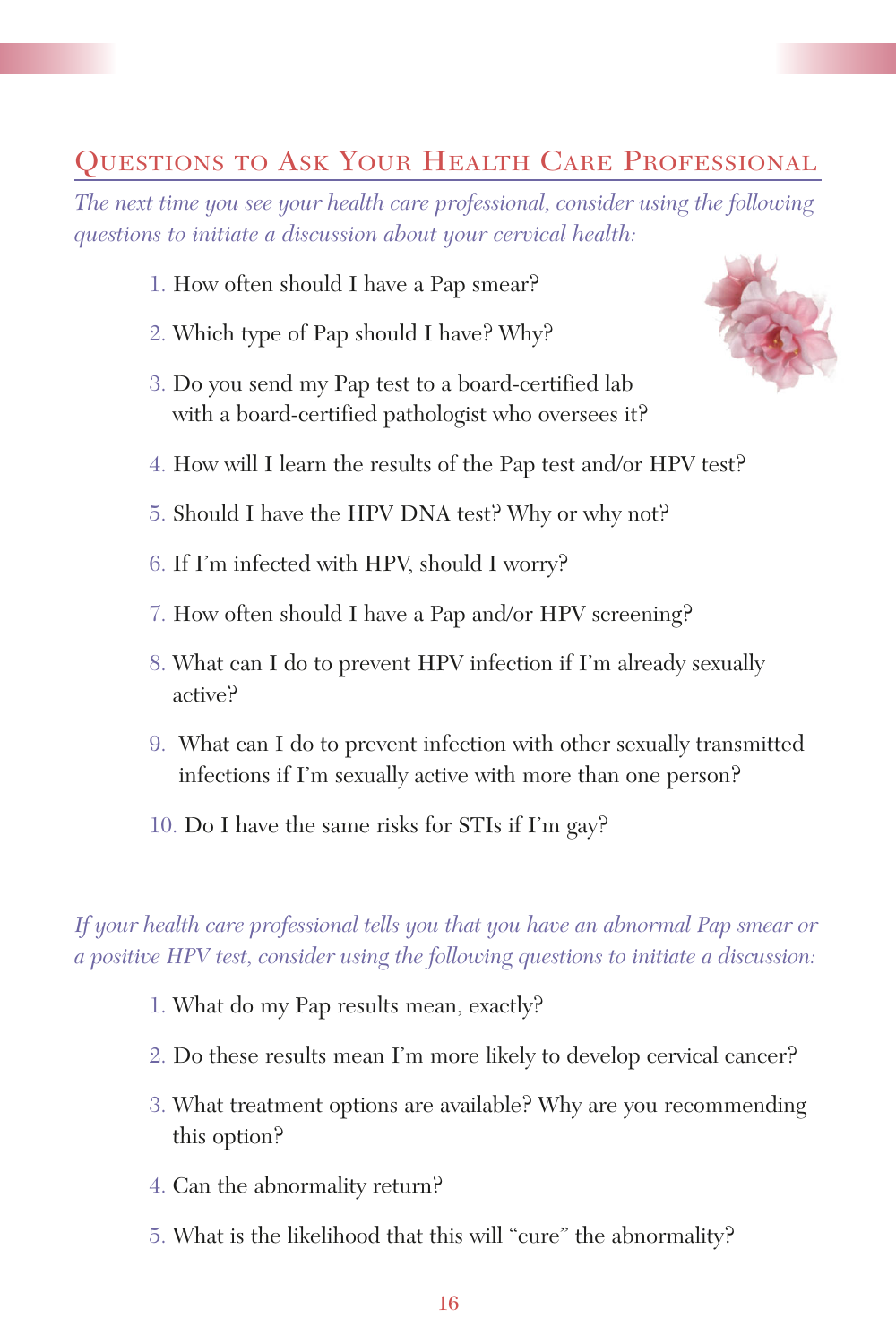- 6. What is your experience in treating this type of cervical abnormality?
- 7. How often should I be examined for abnormalities in the future?
- 8. What are the chances that my daughter will have cervical abnormalities too?
- 9. If the results show invasive cervical cancer, do you have specialty training to help me determine my next steps and treat me?

*If your health care professional recommends a hysterectomy — for any reason — consider using the following questions to initiate a discussion:*

- 1. Why are you recommending a hysterectomy over other options?
- 2. Why do you think this specific procedure is best for me?
- 3. What are the pros and cons of a less invasive procedure?
- 4. Why do you recommend removing the cervix as well as the uterus when I don't have cancer?
- 5. What are the overall complication rates of this procedure?
- 6. How will my pain be managed?
- 7. How long will it take to recover?
- 8. When can I expect to return to my normal activities, like exercising and sexual activity?

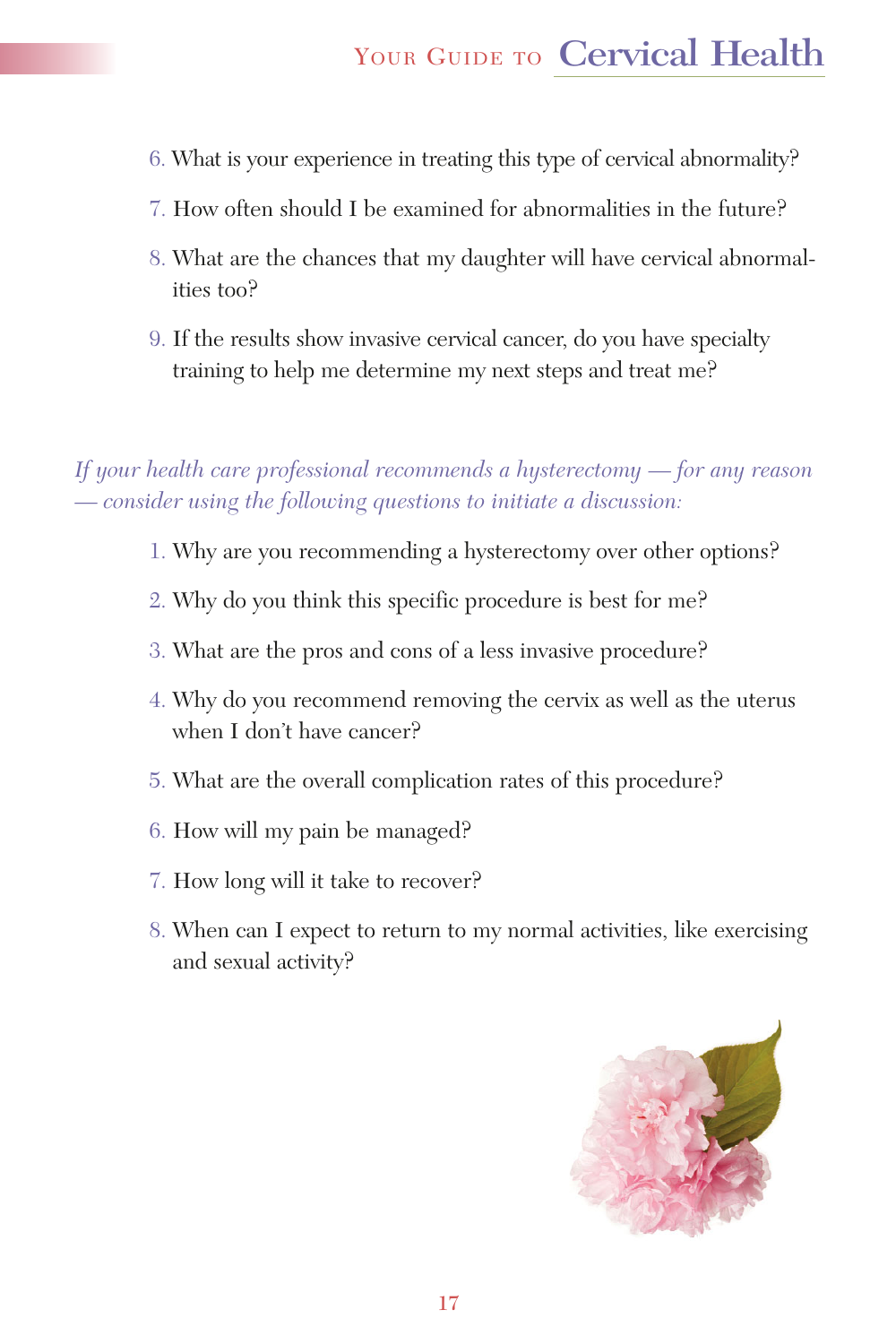# **Resources**  FOR MORE INFORMATION

American Association of Gynecologic Laparoscopists 1-800-554-2245 www.aagl.org

American Cancer Society 1-800-227-2345 www.cancer.org

American College of Obstetricians/Gynecologists 202-638-5577 www.acog.org

Association of Reproductive Health Professionals 202-466-3825 www.arhp.org

National Cancer Institute — Cervical Cancer Information 1-800-422-6237 www.cancer.gov/cancertopics/types/cervical

North American Menopause Society 440-442-7550 www.menopause.org

Planned Parenthood 1-800-230-PLAN www.plannedparenthood.org

Society of Gynecologic Oncologists 312-235-4060 www.sgo.org

U.S. Centers for Disease Control and Prevention Sexually Transmitted Diseases Division 1-800-311-3435 www.cdc.gov/std/default.htm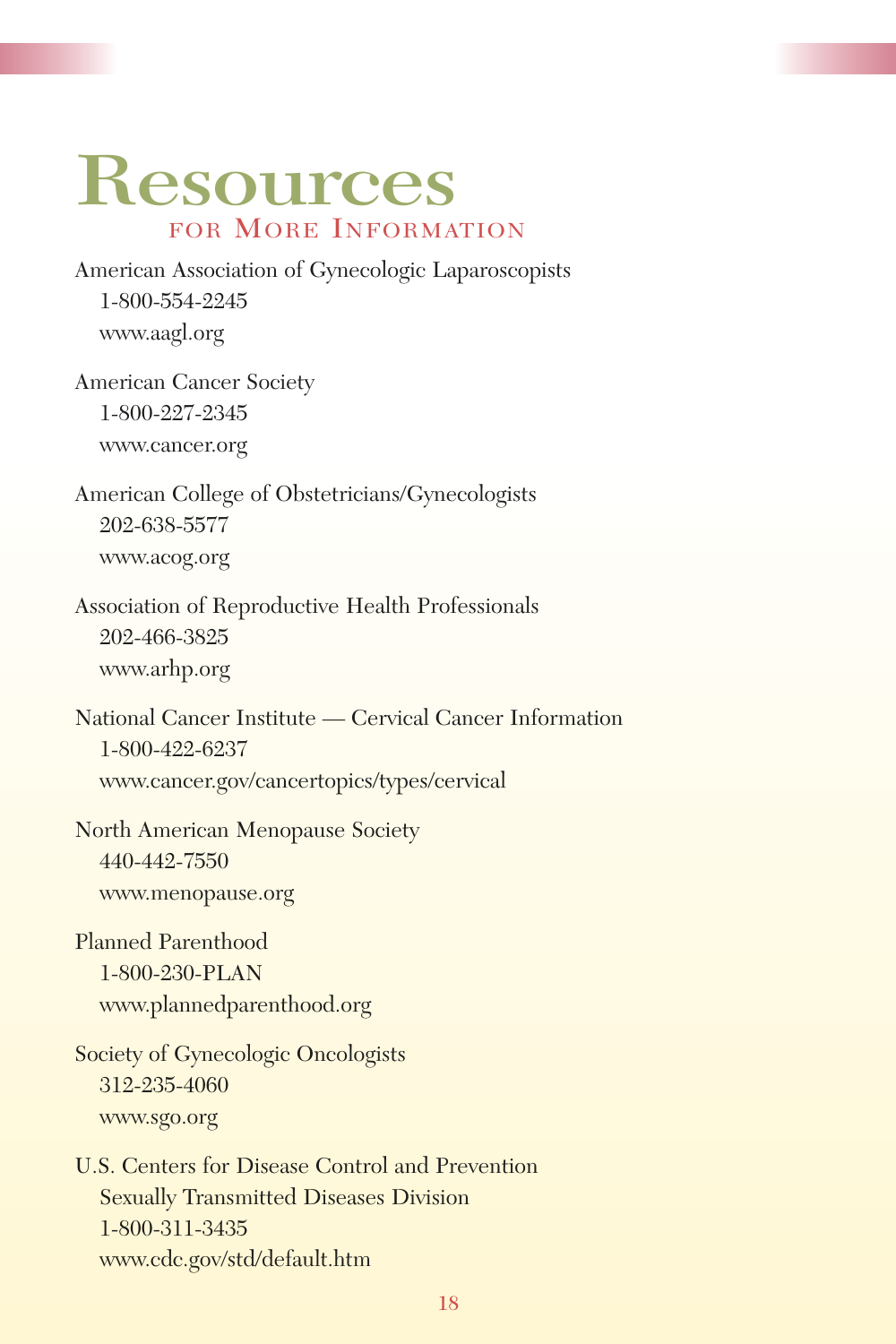# **Glossary** CERVICAL HEALTH TERMS TO KNOW

**Abdominal hysterectomy:** A surgical procedure in which the uterus is removed through an incision in the abdomen.

**Atypical squamous cells of undetermined significance (ASCUS):** A Pap smear that is not clearly normal or abnormal. This usually indicates there is potential for cells to alter and requires additional testing. It is one of four classifications for abnormal Pap smears. This classification is at the lowest end of the danger scale, but indicates that over time these cells could develop into precancerous cells in some women.

#### **Benign:** Not cancerous.

- **Bilateral salpingo-oophorectomy:** Surgical procedure in which the fallopian tubes and ovaries are removed.
- **Biopsy:** The removal and microscopic examination of a sample of tissue to determine if cancer cells are present.
- **Cervical cap:** A smaller version of the diaphragm, this rubber cap fits over the cervix to block sperm. Women who want to use a cervical cap must have it specially made to fit them exactly.
- **Cervical intraepithelial neoplasia (CIN):** This is a common precancerous form of dysplasia (abnormal cell development). Removing the uterus and cervix was once standard practice for treating CIN. Effective treatments, including excising, burning or freezing the diseased portion of the cervix, are now generally recommended for CIN instead of hysterectomy, depending on the severity and location of the abnormality, age, clinical status and a woman's interest in preserving her childbearing ability.
- **Cervix:** The doughnut-shaped gateway between the vagina and the uterus. The cervix is coated with mucus, which can be thick or thin, depending on a woman's monthly hormone levels. Because of its anatomical position, it is an easy target for infection.
- **Chlamydia:** A common sexually transmitted disease caused by a bacterium called *Chlamydia trachomatis.* The bacterium can be transmitted during vaginal, oral or anal

sexual contact with an infected person. If left untreated, chlamydia can cause infertility. **Cilia:** Microscopic cellular hairs.

**Colposcopy:** A special exam that allows closer inspection of your cervix. A special microscope — a colposcope — is used to magnify the cervix and identify the location, size and area of abnormal cells.

**Columnar epithelium cells:** The cells that line the cervical membrane or endocervical canal.

**Cone biopsy:** Performed when a biopsy or endocervical curettage reveals a cervical problem requiring further investigation. The surgeon removes a "cone" of tissue from around the opening of the cervical canal. This procedure can also be used as a treatment to remove the suspect tissue.

**Cryosurgery:** Using liquid nitrogen to freeze and destroy cells.

- **Curette:** A spoon-shaped instrument used to scrape cells from inside the cervical canal.
- **Dysplasia:** A benign but possibly precancerous condition that occurs when normal cells on the cervical surface are replaced by abnormal cells.
- **Ectopic pregnancy:** Ectopic pregnancy refers to a fertilized egg implanted outside the uterus, often caused by scarring or blockage of the fallopian tubes. The most common site is within the fallopian tubes, and this is referred to as tubal pregnancy. Although less common, pregnancy can occur in the ovary and abdomen.

**Endocervix:** The opening within the cervix.

- **Endocervical curettage:** A procedure in which a curette is used to scrape cells from inside the cervical canal to make a more precise diagnosis. This procedure evaluates a portion of the cervix that cannot be seen.
- **Endometriosis:** When the uterine lining grows outside the uterus and gets stuck to other organs or structures within a woman's body. It is a common cause of pelvic pain.
- **Exocervix:** Lower third of the cervix.
- **External os:** End of the cervix where it meets the vagina.
- **Fallopian tubes:** Two tubes attached to the top of the uterus leading to the ovaries.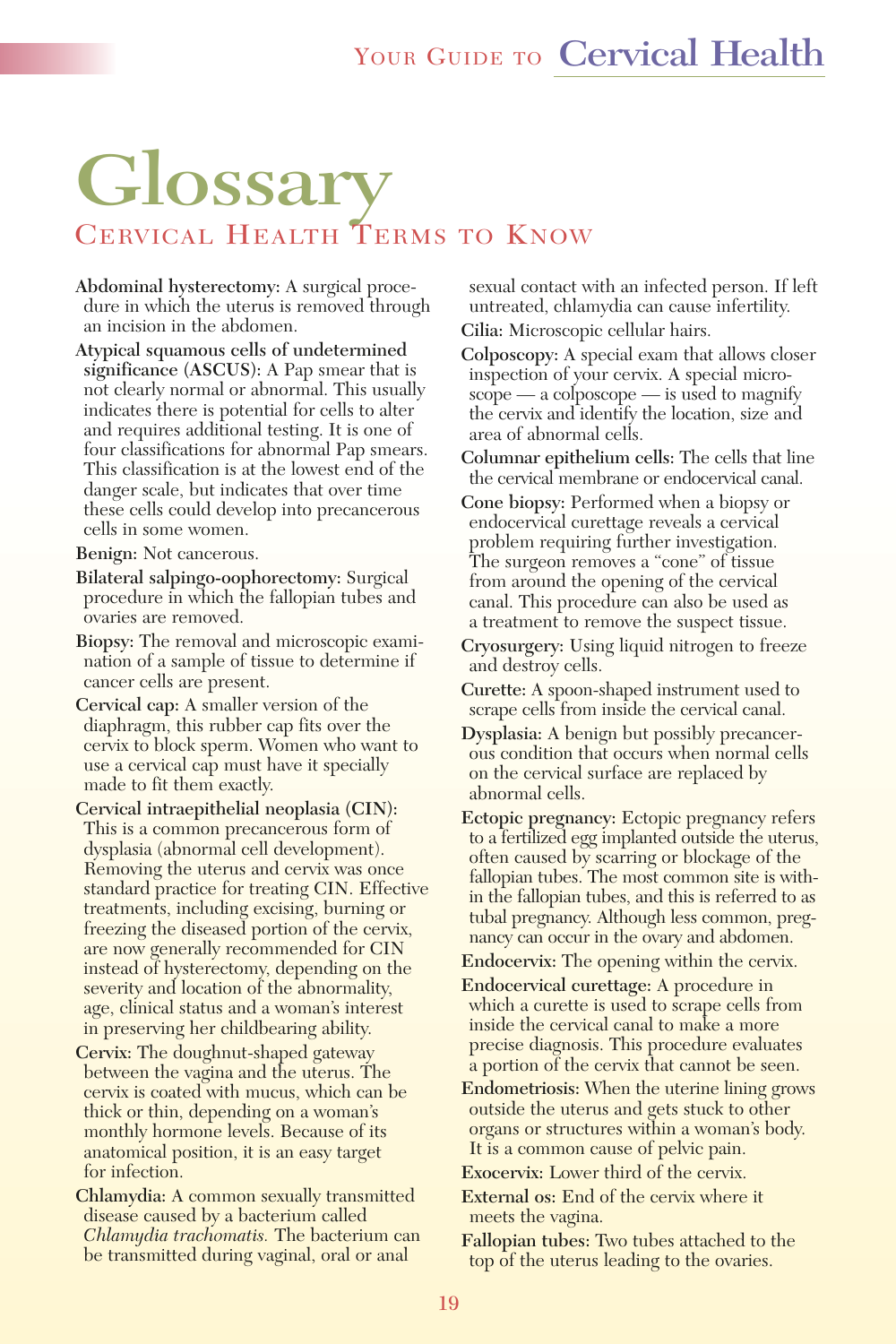Each tube is four to five inches long with its wide end near the ovary. When an egg is released from one of the ovaries, it will travel through the fallopian tube toward the uterus. The egg is most likely to be fertilized in the fallopian tube if sperm are present. Infection can cause tube tissue to scar and close up.

- **Fibroids:** Fibroids are balls of muscular tissue that grow inside the uterus, on the surface of the uterus or in the muscular wall of the uterus. They are virtually never cancerous. Half of the women who have fibroids never experience symptoms and require no treatment. But, even small fibroids can cause heavy and/or longer menstrual bleeding. Fibroids may contribute to infertility in some women, possibly because they interfere with an embryo's ability to attach itself to the uterus.
- **Herpes:** A chronic sexually transmitted disease that causes blister-like sores on the genitals, lips and face; in rare cases, can also affect the eyes, fingers or brain.

**High-grade squamous intraepithelial lesion:** Immature cells that are precancerous.

**HPV DNA test:** The first FDA-approved test for the human papillomavirus is called the Hybrid Capture II. It detects many HPV types using DNA amplification technology. The test is not reliable to use alone but is a valuable diagnostic tool when used in conjunction with Pap testing.

**Human papillomavirus (HPV):** A group of viruses that cause the most common sexually transmitted disease — genital warts. Infection can also occur without visible warts and is the major cause of abnormal Pap smears and cervical cancer in women. HPV infection is incurable but often treatable.

**Hysterectomy:** Surgery to remove a uterus.

**Internal os:** End of the cervix where it meets the uterus.

**Laparoscopically assisted vaginal hysterectomy (LAVH):** Performing part of a vaginal hysterectomy laparoscopically.

**Laparoscopic supracervical hysterectomy (LSH):** Removing the uterus laparoscopically, leaving the cervix.

**Ligaments:** Stretchy bands of cord-like tissue that connect bone to bone.

**Loop Electrocautery Excision Procedure (LEEP):** Procedure used to diagnose and treat abnormal precancerous changes (dysplasia) using a loop device to remove the suspicious area of cells. Remaining tissue is then vaporized with radio waves to destroy any other cancerous cells.

**Low-grade squamous intraepithelial lesion:** A condition characterized by a few immature cells among mostly mature cells; the abnormal cells extend through one-third the thickness of the cervical skin.

**Lysozyme:** An enzyme in the cervical mucus that destroys microorganisms.

**Pap smear:** A test in which cells are scraped off the cervix and examined for abnormalities; used to detect changes that might precede cervical cancer, such as human papilloma virus (HPV).

**Partial or subtotal hysterectomy:** Surgical procedure in which the uterus is removed.

**Pelvic inflammatory disease (PID):** This is a broad term that can include infection of the cervix (cervicitis) and the uterus (endometritis). The formal medical term for PID is salpingitis and refers primarily to infection of the fallopian tubes, which if left untreated can cause abscesses, leading to scarring and infertility.

**Radical hysterectomy:** Surgical procedure in which the uterus, cervix and other reproductive tissue are removed; often used when a woman has cancer.

**Rectum:** The last five to six inches of the colon leading to the outside of the body.

**Squamous cells:** Cells that line the lower end of the cervix and the vagina.

**Squamous intraepithelial lesion (SIL):** A noncancerous condition that occurs when normal cells on the cervix are replaced by a layer of abnormal cells.

**Total hysterectomy:** Surgical procedure in which the uterus and cervix are removed.

**Transformation zone:** The area of the cervix where the membranous columnar epithelium cells change to squamous cells, and where abnormal cells are most likely to develop.

**Trichomoniasis:** A sexually transmitted disease primarily affecting the vagina.

**Urethra:** The small tube that carries urine from the bladder out of the body.

**Uterine prolapse:** Sagging or dropping of the uterus when ligaments that hold it in place become stretched.

**Vaginal hysterectomy:** Removing the uterus and cervix through the vagina instead of with an abdominal incision.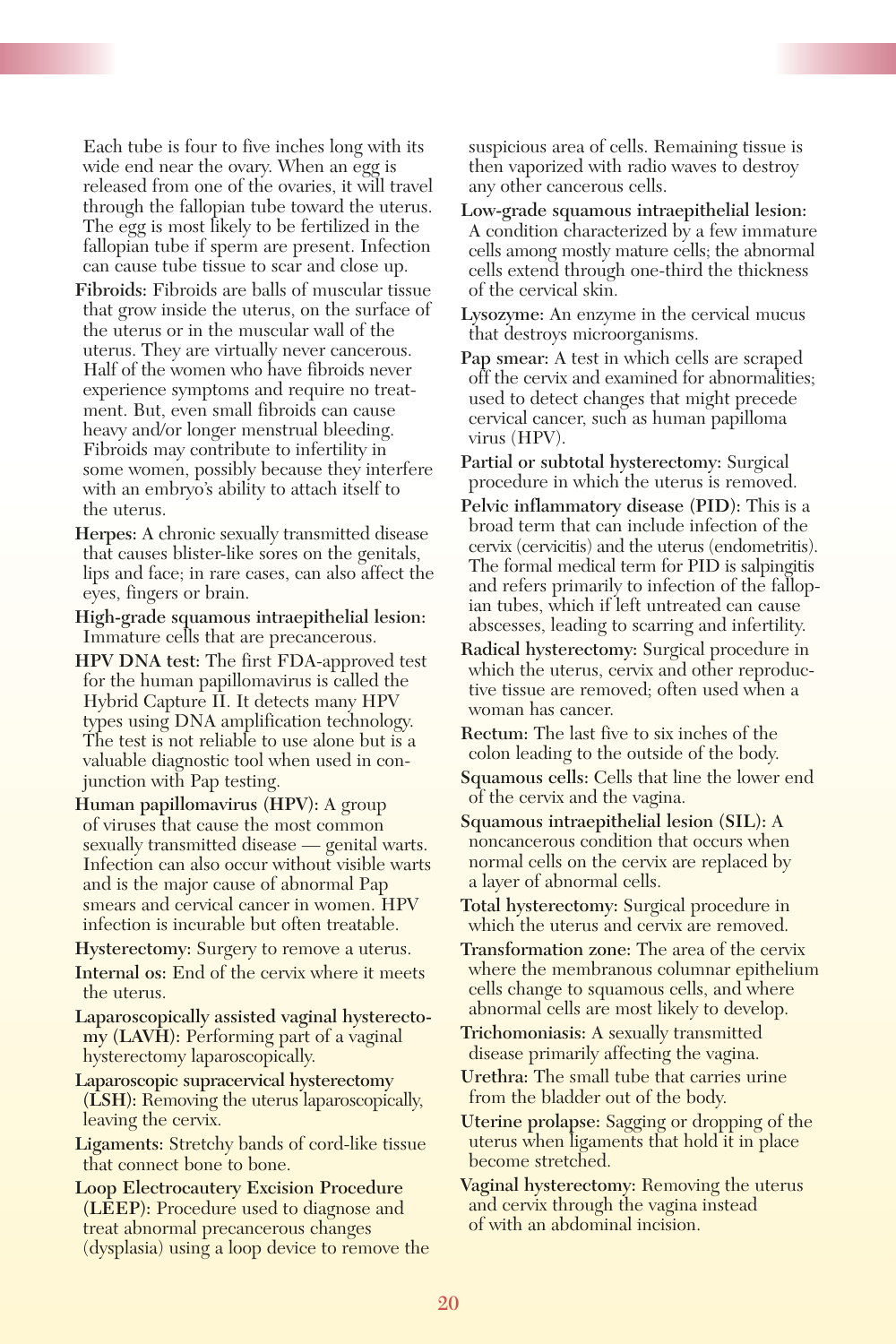# **References**

- <sup>1</sup> Adhesion and Cervix Study. Harris Interactive. February 2007.
- <sup>2</sup> Stenchever MA, Droegemueller M, Herbst AL, Mishell DR, eds. Comprehensive Gynecology, 4th ed. Mosby: St. Louis, MO. 2001.
- <sup>3</sup> Masters WH, Johnson VE, Kolodny RC. Human Sexuality. HarperCollins College Publishers, Inc.: New York. 1995.
- <sup>4</sup> Chlamydia Fact Sheet. Centers for Disease Control. Available at www.cdc.gov/std/chlamydia/default.htm. Accessed March 18, 2007.
- <sup>5</sup> CDC: New Data Show Heavy Impact of Chlamydia on U.S. Men and Women, Particularly Young People [press release]. Bethesda, MD: Centers for Disease Control. July 12, 2005. Available at: www.cdc.gov/od/oc/media/pressrel/r050712.htm. Accessed March 18, 2007.
- <sup>6</sup> National Women's Health Resource Center. Sexually Transmitted Infections Health Report. June 2002.
- <sup>7</sup> Gonorrhea CDC Fact Sheet. Centers for Disease Control. Updated April 2006. Available at: www.cdc.gov/std. Accessed March 18, 2007.
- <sup>8</sup> Dunne EF, Markowitz LE. Genital human papillomavirus infection. Clin Infect Dis. 2006 Sep 1;43(5):624-9.
- <sup>9</sup> Collins, S. et al. High incidence of cervical human papillomavirus infections in women during their first sexual relationship. BJOG, January 2002, Vol. 109, pp 96-98.
- <sup>10</sup> Winer RL, Lee SK, Hughes JP, Adam DE, Kiviat NB, Koutsky LA. Genital human papillomavirus infection: incidence and risk factors in a cohort of female university students. Am J Epidemiol. 2003 Feb 1;157(3):218-26.
- <sup>11</sup> HPV Vaccine Ouestions & Answers. Centers for Disease Control. Available at: www.cdc.gov/std. Accessed March 18, 2007.
- <sup>12</sup> Cox JT. Human papillomavirus testing in primary cervical screening and abnormal Papanicolaou management. Obstet Gynecol Surv. 2006 Jun;61(6 Suppl 1):S15-25.
- <sup>13</sup> Cervical Cancer. National Women's Health Resource Center. Available at: www.healthywomen.org. Accessed March 16, 2007.
- <sup>14</sup> American Cancer Society. Cancer Facts & Figure: 2007. Atlanta: American Cancer Society; 2007.
- <sup>15</sup> National Hospital Discharge Survey: 2004. Centers for Disease Control and Prevention. Available at: www.cdc.gov. Accessed March 12, 2007.
- <sup>16</sup> Keshavarz H, Hillis SD, Kieke BA, Marchbanks PA. Hysterectomy surveillance United States, 1994-1999. MMWR, 2002;51:1-8.
- <sup>17</sup> Hysterectomy. Mayo Clinic. March 2006. Available at: www.mayoclinic.com. Accessed March 12, 2007.
- <sup>18</sup> Guide to hysterectomy procedures. Gynecare.com. Available at: www.gynecare.com. Accessed March 12, 2007.
- <sup>19</sup> Unraveling the myths of laparoscopic supracervical hysterectomy. Cont Ob/Gyn. May 2006.
- <sup>20</sup> Washington JL. Laparoscopic supracervical hysterectomy compared with abdominal, vaginal, and laparoscopic vaginal hysterectomy in a primary care hospital setting. JSLS. 2005 Jul-Sep;9(3):292-7.